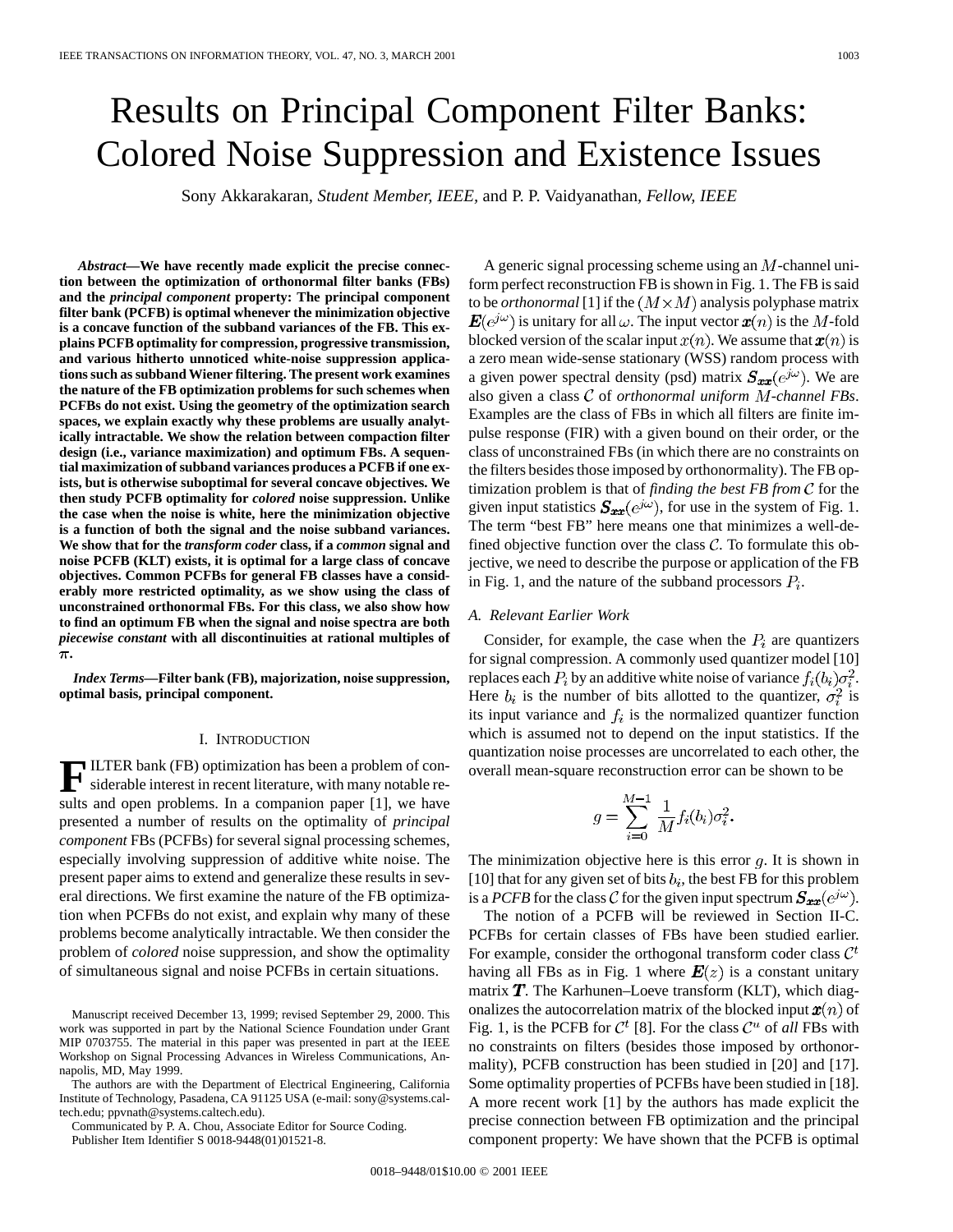

Fig. 1. Generic FB based signal processing scheme. (a) Analysis and synthesis filters. (b) Polyphase representation.

whenever the minimization objective is a concave function of the subband variances of the FB. This result explains the known optimality properties of PCFBs for compression and progressive transmission. It also shows the hitherto unnoticed optimality of PCFBs for various noise-suppression schemes [1]. Suppose the FB input  $x(n)$  in Fig. 1 is a signal corrupted by uncorrelated additive white noise, and the subband processors  $P_i$  are aimed at rejecting the noise components in their inputs. If the  $P_i$  are chosen as any combination of constant multipliers, zeroth-order Wiener filters, and hard thresholds (explained in Section II-B), the PCFB is the optimum FB.

# *B. Paper Outline*

Section II describes the general structure of the FB optimization problems, with specific signal processing situations resulting in such problems. It also reviews the definition, properties, and optimality of PCFBs [1]. Section III studies the nature of these FB optimizations when a PCFB does not exist. It shows that a PCFB exists if and only if (iff) there is a single FB that simultaneously minimizes all concave functions of the subband variances. By studying the structure of a certain convex set associated with the optimizations, we show exactly why they are usually analytically intractable in absence of a PCFB. We explain the relation between compaction filters and FB optimization. We show that a sequential maximization of subband variances always yields a PCFB if it exists, but is suboptimum for large classes of concave objectives if a PCFB does not exist.

Section IV studies PCFB optimality for *colored* noise suppression. With white noise, the minimization objective  $q$  is a function of only the signal subband variances. The signal PCFB is optimal if  $q$  is concave [1]. With colored noise, however, the objective depends on both the signal and noise subband variances. So the results of [1] no longer hold. We show that for the *transform coder* class, if a *common* signal and noise PCFB (KLT) exists, it minimizes a large class of concave objectives. Common PCFBs for a general FB class do not have such optimality, as we show using the unconstrained FB class  $\mathcal{C}^u$ . We show how to find the optimum FB in  $\mathcal{C}^u$  for certain piecewise-constant input spectra. We conclude with some open problems, especially on biorthogonal FBs and PCFB existence. Some of our results appear in preliminary form in [2], [3].

# *C. Notations*

Superscripts  $(*)$  and  $(T)$  denote the complex conjugate and matrix (or vector) transpose, respectively, while superscript  $(+)$ denotes the conjugate transpose. Boldface letters are used for matrices and vectors. Lower case letters are used for discrete sequences while upper case letters are used for Fourier transforms.  $\mathcal{R}^M$  denotes the set of  $M$ -tuples of real numbers, and  $\mathcal{R}_+^M$  denotes that of M-tuples of nonnegative real numbers. We denote by  $diag(\boldsymbol{A})$  the column vector consisting of the diagonal entries of the square matrix  $\boldsymbol{A}$ . The convex hull of a set D is denoted by  $co(D)$ . The Cartesian product of two sets A, B is denoted by  $A \times B$ .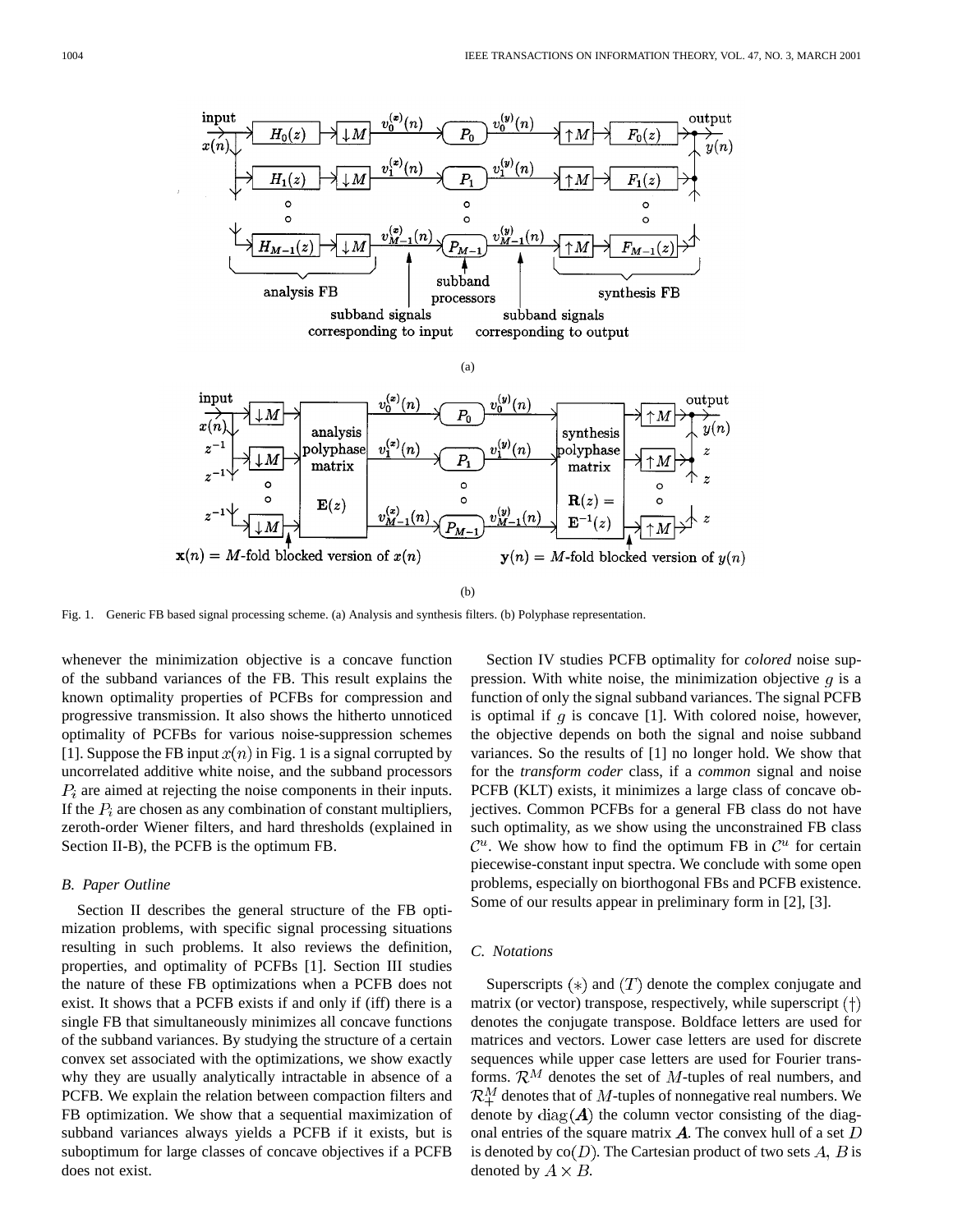# II. REVIEW OF PCFB OPTIMALITY

#### *A. FB Optimization Problem Formulation*

We are given a class C of *orthonormal uniform M-channel FBs*. Recall that an FB is fully specified by its analysis polyphase matrix  $\mathbf{E}(z)$ , or alternatively, by the ordered set of analysis and synthesis filter pairs  $(H_k(z), F_k(z)),$  $k = 0, 1, \ldots, M - 1$  (see Fig. 1). We are also given subband processors  $P_i$ ,  $i = 0, 1, ..., M - 1$ , where  $P_i$  is the processor acting on the *i*th subband. Each  $P_i$  is simply a function mapping input sequences to output sequences. The specification of this function may or may not depend on the input statistics.

The system of Fig. 1 is built using an FB in  $\mathcal C$  and the processors  $P_i$ . Its aim is to produce a certain *desired signal*  $d(n)$  at the FB output. For example, for signal compression, the  $P_i$  are quantizers and the desired output is the input, i.e.,  $d(n) = x(n)$ . For noise reduction, the input  $x(n) = s(n) + \mu(n)$  where  $\mu(n)$  is additive noise, the desired output  $d(n) = s(n)$ , the pure signal; and the  $P_i$  could, for instance, be Wiener filters. The FB optimization problem is to find an FB in  $\mathcal C$  minimizing some measure of the error signal  $e(n) \triangleq d(n) - y(n)$ , where  $y(n)$  is the true FB output. To formulate the error measure, we impose random process models on  $x(n)$  and  $d(n)$ . We assume that the blocked input  $x(n)$  (see Fig. 1) is a WSS vector process with given psd matrix  $S_{xx}(e^{j\omega})$ . Equivalently,  $x(n)$  is CWSS(M), i.e., wide-sense cyclostationary with period  $M$  (in particular, it could be WSS). All processes are assumed zero mean unless otherwise stated. In all our problems, the  $d(n)$  and the  $P_i$  are such that the error  $e(n)$  is also a zero mean CWSS  $(M)$  random process. Thus, we choose as *error measure*  $\varepsilon$ , the variance of  $e(n)$  averaged over its period of cyclostationarity M.

As shown in Fig. 1, we denote by  $v_i^{(x)}(n)$  the *i*th subband signal produced when the FB input is the scalar signal  $x(n)$ . If the error  $e(n)$  is CWSS(M), the signals  $v_i^{(e)}(n)$ ,  $i = 0, 1, ..., M - 1$  are jointly WSS; and orthonormality of the FB can be used to show that the error measure becomes

$$
\varepsilon = \frac{1}{M} \sum_{i=0}^{M-1} E\left[ \left| v_i^{(e)}(n) \right|^2 \right],
$$
  
where  $v_i^{(e)}(n) = v_i^{(d)}(n) - v_i^{(y)}(n)$ . (1)

Hence, the processor  $P_i$  must try to produce output "as close to"  $v_i^{(d)}(n)$  as possible, i.e., to minimize  $E[|v_i^{(e)}(n)|^2]$ .

# *B. General Form of Optimization Objective*

In many signal processing problems [1], the processors  $P_i$  are such that the subband error variance is

$$
E\left[\left|v_i^{(e)}(n)\right|^2\right] = h_i(\sigma_i^2). \tag{2}
$$

Here,  $\sigma_i^2 = E[|v_i^{(x)}(n)|^2]$  is the variance of  $v_i^{(x)}(n)$ ; and  $h_i$ is some function whose specification depends only on the processor  $P_i$  and not on the choice of FB. Thus, the minimization objective over the class  $C$  of FBs is

$$
g(\sigma_0^2, \sigma_1^2, \dots, \sigma_{M-1}^2) = \frac{1}{M} \sum_{i=0}^{M-1} h_i(\sigma_i^2).
$$
 (3)

We now summarize several such examples.

*Compression:* Here the desired FB output  $d(n)$  equals the FB input  $x(n)$ , and the subband processors  $P_i$  are quantizers. We model the quantizers as a set of jointly stationary additive noise sources which thus represent the subband error signals  $v_i^{(e)}(n)$ . The noise variance is proportional to the variance  $\sigma_i^2$  of the quantizer input. The proportionality constant  $f_i(b_i)$  is called the normalized quantizer function, and depends on the number of bits  $b_i$  allotted to the quantizer. Thus, the error variance has the form of (2), i.e.,

$$
E\left[\left|v_i^{(e)}(n)\right|^2\right] = f_i(b_i)\sigma_i^2 \quad \text{[as in (2) with } h_i(x) = f_i(b_i)x\text{]}.
$$
\n(4)

The standard high bit rate quantizer model [20] chooses  $f_i(b_i) = 2^{-2b_i}$ . Here the arithmetic mean–geometric mean (AM–GM) inequality can be used to explicitly compute the optimal allocation of bits  $b_i$  (minimizing the overall error subject to a total bit rate constraint ). With this optimal allocation, minimizing the overall error is equivalent to minimization of the GM of the variances  $\sigma_i^2$ , or, equivalently, of its logarithm. Thus, we can rewrite the objective as in (3) with  $h_i(x) = \log(x)$  for all *i*.

*Discrete Multitone (DMT) Communications:* This is the "dual" of the compression problem. The system setup differs somewhat from that in Fig. 1: The analysis and synthesis banks exchange positions, and the "subbands" are now "subchannels" (or "tones") carrying digitally modulated data. These are multiplexed by the FB into a single stream and sent on the "full band" communications channel which is represented by a transfer function  $C(e^{j\omega})$  followed by WSS additive noise with psd  $S_e(e^{j\omega})$ . Each subchannel is associated with a bit rate, power requirement, and probability of error. We refer the reader to [9], [22] for details on the setup. Here, we merely mention that given the error probabilities, both the total power for given bit rates (to be minimized) and the total bit rate for given subchannel powers (to be maximized) are objectives of the form (3), where the  $\sigma_i^2$  are the subband variances of the FB when its input has psd  $S_e(e^{j\omega})/|C(e^{j\omega})|^2$  [22].

*Noise Suppression:* Suppose the input  $v_i^{(x)}(n)$  to each subband processor  $P_i$  is the sum of a signal component  $v_i^{(s)}(n)$  and a zero mean noise component  $v_i^{(\mu)}(n)$ . The  $P_i$ aims at rejecting the noise component, i.e., its desired output is  $v_i^{(d)}(n) = v_i^{(s)}(n)$ . We study the case when all the  $P_i$  are memoryless multipliers  $k_i$ . The subband error  $v_i^{(e)}(n)$  of (1) thus equals  $v_i^{(s)}(n) - k_i v_i^{(x)}(n)$ . We assume that the signals  $v_i^{(s)}(n)$ ,  $v_i^{(\mu)}(n)$ ;  $i = 0, ..., M-1$  are jointly WSS; hence so are the M errors  $v_i^{(e)}(n)$ . Let  $\sigma_i^2$ ,  $\eta_i^2$  be the variances of  $v_i^{(s)}(n), v_i^{(\mu)}(n)$ , respectively, and let each  $v_i^{(s)}(n)$  be uncorrelated to  $v_i^{(\mu)}(n)$ . We consider three different schemes to choose the  $k_i$ , each yielding an error variance  $E[|v_i^{(e)}(n)|^2]$ of the form (2) for appropriate functions  $h_i$ .

• **Constants**, independent of choice of FB. Here

$$
E\left[\left|v_i^{(e)}(n)\right|^2\right] = |1 - k_i|^2 \sigma_i^2 + |k_i|^2 \eta_i^2,
$$
  
i.e.,  $h_i(x) = |1 - k_i|^2 x + |k_i|^2 \eta_i^2$ . (5)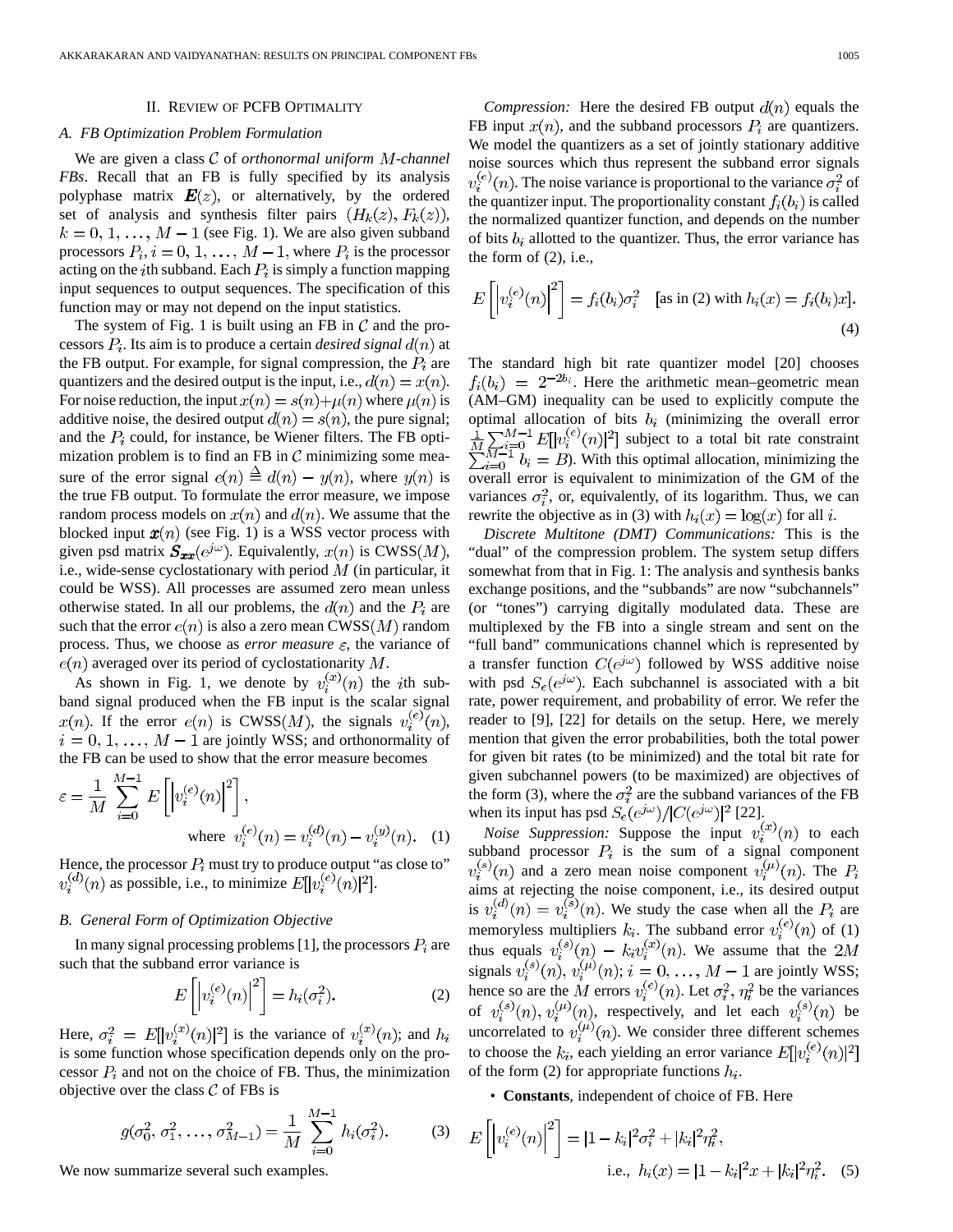• **Zeroth-order Wiener filters**,  $k_i = \frac{\sigma_i}{\sigma^2 + n^2}$ . These minimize the error variance  $E[|v_i^{(e)}(n)|^2]$ . Here

$$
E\left[\left|v_i^{(e)}(n)\right|^2\right] = \frac{\sigma_i^2 \eta_i^2}{\sigma_i^2 + \eta_i^2}, \qquad \text{i.e., } h_i(x) = \frac{x\eta_i^2}{x + \eta_i^2}.
$$

• **Hard thresholds**, which keep the subband if its signal component is stronger than its noise component, and drop it otherwise. Similar thresholds, applied separately to each element in the subband sequences (rather than to the entire subband), have been extensively studied by Donoho *et al.* [5]. In this case

$$
k_i = \begin{cases} 1, & \text{if } \sigma_i^2 \ge \eta_i^2 \\ 0, & \text{otherwise} \end{cases} \tag{7}
$$

and

$$
E\left[\left|v_i^{(e)}(n)\right|^2\right] = \min(\sigma_i^2, \eta_i^2),
$$
  
i.e.,  $h_i(x) = \min(x, \eta_i^2)$ . (8)

The above noise suppression problem could arise in many ways.

- 1) When the FB input is  $x(n) = s(n)$ , and the corresponding subband signals  $v_i^{(s)}(n)$  are transmitted on separate communication lines. Here  $v_i^{(\mu)}(n)$  represents the noise in the th line, and its variance  $\eta_i^2$  (which affects the function  $h_i$ ) is assumed to be independent of choice of FB.
- 2) When the FB input is  $x(n) = s(n) + \mu(n)$  and the desired output is  $s(n)$ . Here  $\mu(n)$  is zero mean additive *white* noise with variance  $\eta^2$ , and is uncorrelated to the pure signal  $s(n)$ . Thus,  $v_i^{(\mu)}(n)$  is the *i*th subband signal corresponding to  $\mu(n)$ , with variance  $\eta_i^2 = \eta^2$  independent of the FB. Here a minor difference from (2) is that the variances  $\sigma_i^2$  now correspond not to the FB input  $x(n)$ but to  $s(n)$ .
- 3) In item 1) above, if the line noise variance  $\eta_i^2$  depends on choice of FB, (2) no longer holds, as the function  $h_i$  then depends on the FB. However, in some cases this can be accounted for by a modified  $h_i$  that is independent of the FB. For example, suppose the noise  $v_i^{(\mu)}(n)$  arises due to quantization of the signal  $v_i^{(s)}(n)$ . By the usual quantizer model (4),  $\eta_i^2 = f_i(b_i)\sigma_i^2$ , which depends on the FB only through the subband signal variance  $\sigma_i^2$ . Substituting this in (5), (6), and (8) for the error variances  $E[|v_i^{(e)}(n)|^2]$ shows that they still have the form of (2), with the modified  $h_i$  given by

$$
h_i(x) = \begin{cases} \left[ |1 - k_i|^2 + |k_i|^2 f_i(b_i) \right] x, & \text{for constant multiplier } k_i\\ \left[ \frac{f_i(b_i)}{1 + f_i(b_i)} \right] x, & \text{for zeroth-order Wiener filter } k_i\\ \left[ \min(1, f_i(b_i)) \right] x, & \text{for hard threshold } k_i. \end{cases} \tag{9}
$$

4) Likewise, if the input noise  $\mu(n)$  in item 2) is *colored*, the subband noise variances  $\eta_i^2$  depend on the FB (just as the signal variances  $\sigma_i^2$  do), rendering (2) invalid in general. Section IV is devoted to analyzing this situation. Again, as in item 3), modifying the  $h_i$  solves the problem in some very restricted cases; e.g., the  $h_i$  can be modified exactly as in item 3) if  $\eta_i^2 = c\sigma_i^2$  for some c independent of FB. This happens in the special case when  $S_{\mu\mu}(e^{j\omega}) =$ 

 $cS_{ss}(e^{j\omega})$ , where  $S_{ss}(e^{j\omega})$ ,  $S_{\mu\mu}(e^{j\omega})$  are the psd matrices of the M-fold blocked versions of  $s(n)$  and  $\mu(n)$ , respectively. If all FBs in the given class  $C$  have memoryless polyphase matrices, it suffices that the respective autocorrelation matrices  $\bm{R}_{ss}$ ,  $\bm{R}_{\mu\mu}$  satisfy  $\bm{R}_{\mu\mu} = c\bm{R}_{ss}$ . Due to the general form (3) of the objective, the following

definitions and observations become important.

*The Subband Variance Vector:* For each FB in the given class  $C$ , the subband variance vector associated with the input process is defined as the vector  $\mathbf{v} = (\sigma_0^2, \sigma_1^2, \ldots, \sigma_{M-1}^2)^T$  where is the variance of the process  $v_i^{(x)}(n)$ . Here  $v_i^{(x)}(n)$  is the *i*th subband signal generated by feeding  $x(n)$  as input to the FB.

The FB optimization objective  $q$  of (3) is purely a function of the subband variance vector of the FB; this function is fully specified given the description of the subband processors  $P_i$ . Given the FB analysis polyphase matrix  $E(z)$  and the psd matrix  $S_{xx}(e^{j\omega})$  of the vector input  $x(n)$  in Fig. 1, the vector process  $(v_0^{(x)}(n), v_1^{(x)}(n), \ldots, v_{M-1}^{(x)}(n))^T$  has psd matrix . Hence, the subband variance vector is

$$
\boldsymbol{v} = \frac{1}{2\pi} \int_0^{2\pi} \text{diag}\left(\boldsymbol{E}(e^{j\omega}) \boldsymbol{S}_{\boldsymbol{x}\boldsymbol{x}}(e^{j\omega}) \boldsymbol{E}^\dagger(e^{j\omega})\right) d\omega. \quad (10)
$$

*The Search Space:* The optimization search space is defined as the set  $S$  of all subband variance vectors corresponding to all FBs in the given class  $\mathcal{C}$ . So  $\mathcal{S}$  is fully specified given the class C and the input statistics  $S_{xx}(e^{j\omega})$ . With objectives of the form (3), the FB optimization problem is reduced to that of finding the minima of the real-valued function q on the set  $S$ ; hence, the importance of  $S$ . As we will see in Section II-D, the optimality of PCFBs is mainly due to a very special structure that  $S$  has whenever a PCFB exists.

*Some General Properties of S:* We have  $S \subset \mathcal{R}_+^M \subset \mathcal{R}^M$ (by definition). Also,  $S$  is *bounded* and *lies entirely on an*  $M-1$ *dimensional hyperplane in*  $\mathcal{R}^M$ . (This follows from (10) using the fact that  $\mathbf{E}(e^{j\omega})$  is unitary for all  $\omega$ , i.e., that the FB is orthonormal [1].) Finally, S has a *permutation symmetry* property. Any permutation of any vector  $\mathbf{v} \in \mathcal{S}$  is also in S. To understand this, recall that an FB is defined by an *ordered* set of analysis and synthesis filters. Changing this ordering technically produces a new FB, which we call a *permutation* of the original FB. Different permutations of an FB have subband variance vectors that are corresponding permutations of the variance vector of the original FB, and could thus achieve different values for the optimization objective. However, they are all essentially the same FB in the sense of being equally easy to implement. Hence, we assume that any permutation of any FB in the given class  $\mathcal C$  is also in  $\mathcal C$ . This most reasonable assumption about  $\mathcal C$  causes the permutation symmetry of  $S$ .

# *C. PCFBs: Definition and Properties*

*Definition—Majorization:* Let

and

$$
B = \{b_0, b_1, \ldots, b_{M-1}\}
$$

 $A = \{a_0, a_1, \ldots, a_{M-1}\}\$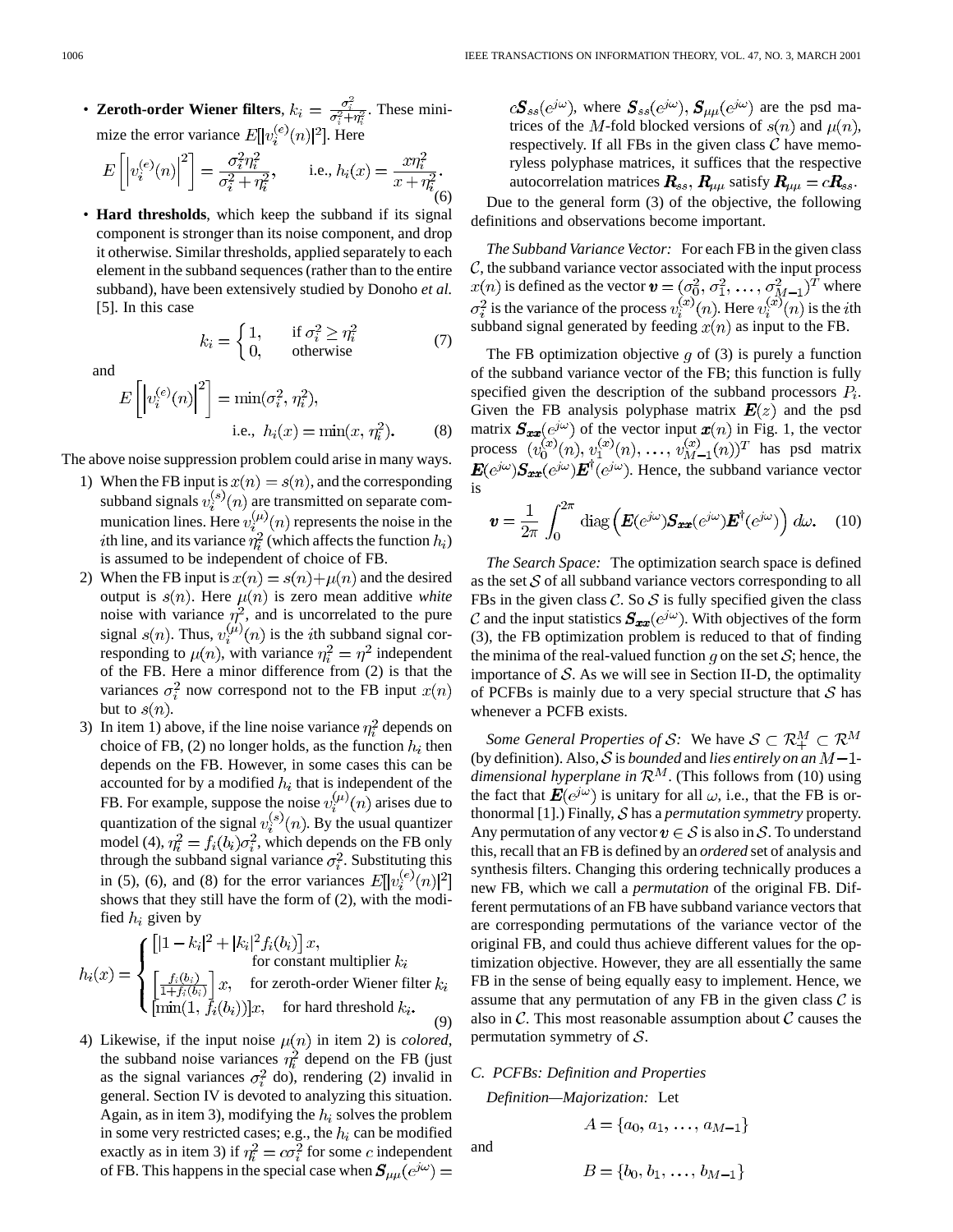be two sets each having  $M$  real numbers (not necessarily distinct). The set  $\vec{A}$  is defined to *majorize* the set  $\vec{B}$  if the elements of these sets, ordered so that  $a_0 \ge a_1 \ge \cdots \ge a_{M-1}$  and  $b_0 \geq b_1 \geq \cdots \geq b_{M-1}$ , obey the property that

$$
\sum_{i=0}^{P} a_i \ge \sum_{i=0}^{P} b_i,
$$
 for all  $P = 0, 1, ..., M - 1$ ,  
with equality holding when  $P = M - 1$ . (11)

of  $v_2$ .

Given two vectors  $\mathbf{v}_1$ ,  $\mathbf{v}_2$  in  $\mathcal{R}^M$ , we will say that  $\mathbf{v}_1$  majorizes  $v_2$  when the set of entries of  $v_1$  majorizes that of  $v_2$ . Evidently, in this case, any permutation of  $v_1$  majorizes any permutation

*Definition—PCFBs:* Let  $\mathcal C$  be the given class of orthonormal uniform M-channel FBs, and let  $S_{xx}(e^{j\omega})$  be the power-spectrum matrix of the vector process input  $\mathbf{x}(n)$  (shown in Fig. 1). An FB in  $\mathcal C$  is said to be a *PCFB* for the class  $\mathcal C$  for the input psd  $S_{xx}(e^{j\omega})$ , if its subband variance vector (defined in Section II-B) majorizes the subband variance vector of every FB in the class  $C$ .

*PCFB Optimality for Progressive Transmission:* In Fig. 1, suppose the FB has subbands numbered in decreasing order of their variances  $\sigma_i^2$ , i.e.,  $\sigma_0^2 \geq \sigma_1^2 \geq \cdots \geq \sigma_{M-1}^2$ , and the  $P_i$  are constant multipliers  $m_i$  susch that

$$
m_i = \begin{cases} 1, & \text{for } 0 \le i \le P - 1 \\ 0, & \text{for } P \le i \le M - 1 \end{cases} \tag{12}
$$

for a fixed integer  $P(0 \leq P \leq M)$ . This system keeps the P strongest (largest variance) subbands, discarding the others. Due to FB orthonormality, the expected mean square error between the output and input is then

$$
\frac{1}{M} \sum_{i=P}^{M-1} \sigma_i^2 = \frac{1}{M} \left( c - \sum_{i=0}^{P-1} \sigma_i^2 \right), \quad \text{where } c = \sum_{i=0}^{M-1} \sigma_i^2
$$

and  $c$  is the same for all orthonormal FBs. Thus, by definition, the PCFB minimizes this error for all  $P$ .

*Existence of PCFB:* Given the class  $C$  of FBs and the input psd  $S_{xx}(e^{j\omega})$ , a PCFB for C may not always exist. The PCFB and its existence depends on both C and  $S_{xx}(e^{j\omega})$ . For a white input (i.e., when  $S_{xx}(e^{j\omega})$  is the identity matrix), PCFBs always exist. In fact, in this case all FBs in  $\mathcal C$  are PCFBs, no matter what  $\mathcal C$  is. There are three important classes  $\mathcal C$  for which PCFBs exist irrespective of the input psd [1]. These are

- 1) any class of *two-channel* orthonormal FBs;
- 2) the orthogonal transform coder class  $\mathcal{C}^t$ , which has all FBs as in Fig. 1 where the analysis polyphase matrix  $\mathbf{E}(z)$  is a constant unitary matrix  $T$ ;
- 3) the unconstrained class  $\mathcal{C}^u$ , which has *all* orthonormal M-channel FBs with no constraints on the filters besides those that orthonormality imposes (thus  $\mathcal{C}^u$  contains FBs having ideal brickwall filters).

The DFT and cosine-modulated FB classes do not have PCFBs for large sets of input psds, as shown in [1].

*Construction of PCFB:* For classes of two-channel FBs, a PCFB is simply an FB that maximizes its larger subband variance (thus minimizing the smaller one) over all FBs in the class. An FB in the transform coder class  $\mathcal{C}^t$  is a PCFB for  $\mathcal{C}^t$  for the given input psd iff it *decorrelates* the input, i.e., its analysis polyphase matrix *diagonalizes*the autocorrelation matrix  $\mathbf{R}_{xx}$  of the vector input  $\mathbf{x}(n)$  of Fig. 1 (i.e.,  $\mathbf{TR}_{xx}\mathbf{T}^{\dagger}$  is diagonal) [8]. An FB in the unconstrained class  $\mathcal{C}^u$  is a PCFB for  $\mathcal{C}^u$  iff its subband processes satisfy two properties [20]. Total decorrelation, i.e., the polyphase matrix  $\mathbf{E}(e^{j\omega})$  diagonalizes the input psd  $S_{xx}(e^{j\omega})$  for all  $\omega$ ; and spectral majorization, i.e., if the subbands are numbered in decreasing order of variances, their spectra  $S_i(e^{j\omega})$  satisfy

$$
S_0(e^{j\omega}) \ge S_1(e^{j\omega}) \ge \dots \ge S_{M-1}(e^{j\omega})
$$

for all  $\omega$ .

*Uniqueness of PCFB:* From the definition of majorization we see that any permutation of a PCFB is also a PCFB. Further, it is also possible that two different FBs which are not permutations of each other are both PCFBs, i.e., the PCFB need not be unique. However, all PCFBs must produce the same subband variance vector up to permutation. This is because *two sets majorizing each other must be identical* (directly from the definition of majorization). Since all our FB optimization problems involve not the actual FB but only its subband variance vector, we will often speak of *the* PCFB even though it may not be unique.

# *D. Principal Components, Convex Polytopes, and PCFB Optimality*

Let  $C$  be the given class of orthonormal uniform  $M$ -channel FBs, and  $S_{xx}(e^{j\omega})$  the psd matrix of the vector input  $x(n)$ (shown in Fig. 1). The search space  $S$  is the set of all subband variance vectors of all FBs in C for the input  $x(n)$ . The fundamental explanation of PCFB optimality (the core result of [1]) involves connections between convexity and majorization theory, and is summarized by the following theorems.1

*Theorem 1—Optimality of Extreme Points of Polytopes:* Let f be a function whose domain P is a convex polytope. If f is concave on  $P$ , at least one of the extreme points of  $P$  attains the minimum of f over P. Further, if f is strictly concave, its minimum over *P* has to be at an extreme point of *P* (see Fig. 2).  $\Box$ 

*Theorem 2—PCFBs and Convex Polytopes:* A PCFB for the class C for input psd  $S_{xx}(e^{j\omega})$  exists if and only if the convex hull  $co(S)$  is a polytope whose extreme points consist of all permutations of a single vector  $v_*$ . Under this condition,  $v_*$  is the subband variance vector produced by the PCFB.  $\Box$ 

*Theorem 3—Optimality of PCFBs:* The PCFB for the class  $C$ (if it exists) is the optimum FB in  $\mathcal C$  whenever the minimization objective is a concave function on the domain  $\cos(S)$ . Further, if this function is strictly concave, the optimum FB is necessarily a PCFB.  $\Box$ 

Theorem 3 shows PCFB optimality for several signal processing problems. In Section II-B, we saw many situations in which the minimization objective q had the general form of  $(3)$ . It can further be verified [1] that in all these cases, the functions  $h_i$  in (3) are concave on the nonnegative real line. This implies

<sup>&</sup>lt;sup>1</sup>We refer the reader to [1] for detailed explanations of terms such as concavity and polytopes, and for proofs of the theorems.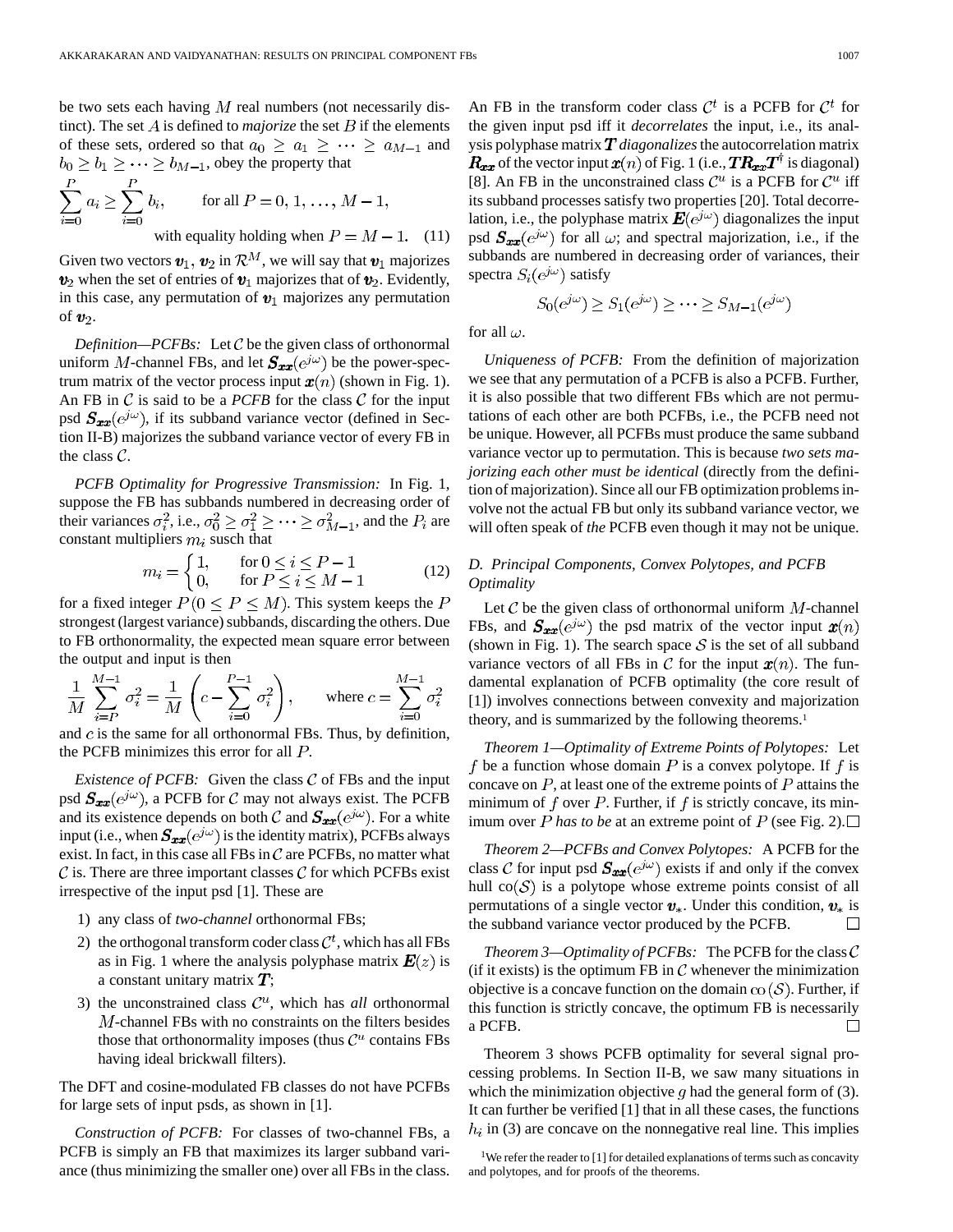

Fig. 2. Optimality of extreme points of polytopes (Theorem 1).

that q is concave on the domain  $\text{co}(S)$ , and hence, that a PCFB is optimal for all these problems (Theorem 3).

Theorem 3 evidently follows directly from Theorems 1 and 2. The FB optimization involves finding the best vector from  $S$ , but Theorem 1 is used here to find the best one from  $\text{co}(\mathcal{S}) \supset \mathcal{S}$ . However, Theorem 2 shows that the best vector from  $\cos(S)$  is in fact in  $S$ , hence it must be optimum over  $S$ . Also note that all permutations of a PCFB are PCFBs, and the above results do not specify which of them is the optimum. In general, they are not all equally good, but as they are finitely many, it is easy to pick the best one. For the objective (3), if all  $h_i$  are identical then all permutations are equally good, while if  $h_i(x) = k_i x$ for all i then we assign the largest  $\sigma_i^2$  to the least  $k_i$ , and so on. More generally, finding the best permutation of the PCFB is an instance of the *assignment problem*, well studied in operations research literature [4].

# III. WHAT IF THERE IS NO PCFB?

When a PCFB exists, the search space  $S$  consisting of all realizable subband variance vectors has a very special structure. Its convex hull  $\text{co}(\mathcal{S})$  is a polytope whose extreme points are all permutations of the PCFB subband variance vector (Theorem 2). The optimality of PCFBs under concave objectives (Theorem 3) follows from this structure and the optimality of extreme points of polytopes (Theorem 1). If a PCFB does not exist, S does not have this structure. Thus,  $\cos(S)$  is a general convex set. For such sets too there is a notion of extreme points, which coincides with the usual definition when the convex sets are polytopes, and further allows the following generalization of Theorem 1: If a function  $f$  is concave over a compact convex domain  $D$ , at least one extreme point of  $D$  is a minimum of  $f$ over  $D$ . Thus, in this case, to minimize  $f$  over  $D$  it suffices to minimize  $f$  over the extreme points of  $D$ . Polytopes are exactly the compact convex sets having *finitely many* extreme points.

This section uses these observations to study the effect of nonexistence of PCFBs on the FB optimizations. When a PCFB exists, all the (finitely many) extreme points of the set  $\cos(S)$ correspond to the PCFB. So the PCFB is always optimal for *all* concave minimization objectives. On the other hand, if a PCFB does not exist,  $\alpha(\mathcal{S})$  could in general have infinitely many extreme points. This explains the analytical intractability of many FB optimizations when PCFBs do not exist. Finally, we explain



Fig. 3. Extreme points of compact convex sets.

the relation between PCFBs and "compaction filters" that maximize their output variance among certain classes of filters.

# *A. Arbitrary Convex Sets: Extreme Points and Their Optimality*

*Definition [7]:* For a convex set  $B \subset \mathbb{R}^M$ , a point  $\mathbf{z} \in B$  is said to be an *extreme point*, or a *corner* of  $B$  if

 $z = \alpha x + (1 - \alpha)y$  with  $\alpha \in (0, 1), x, y \in B$ 

implies  $x = y (=z)$ .

Geometrically, no line-segment passing *through*  $\boldsymbol{z}$  (i.e., containing  $\boldsymbol{z}$  but not as an endpoint) can lie wholly in the set  $B$ . The interior of  $B$  cannot have any extreme points, since around each point in the interior there is a ball lying wholly in  $B$ . So all extreme points lie on the boundary, though all boundary points need not be extreme points. If  $B$  is a polytope, the above definition can be verified to coincide with the usual definition of extreme points of a polytope. Fig. 3 illustrates these facts, showing the extreme points of some closed and bounded (or compact) convex sets. It is not hard to show that every (nonempty) compact convex set is the convex hull of its boundary, and that it has at least one extreme point. A stronger result is true.

*Krein–Milman Theorem (Internal Representation of Convex Sets)* [7], [16]: Every compact convex set D is the convex hull of its extreme points. Hence, the set of extreme points of  $D$  is the minimal subset of  $D$  having  $D$  as its convex hull. This fact can serve as an equivalent definition of extreme points of compact convex sets.

This result evidently holds for polytopes, and is verifiable in the examples of Fig. 3. Thus it is intuitive, though its formal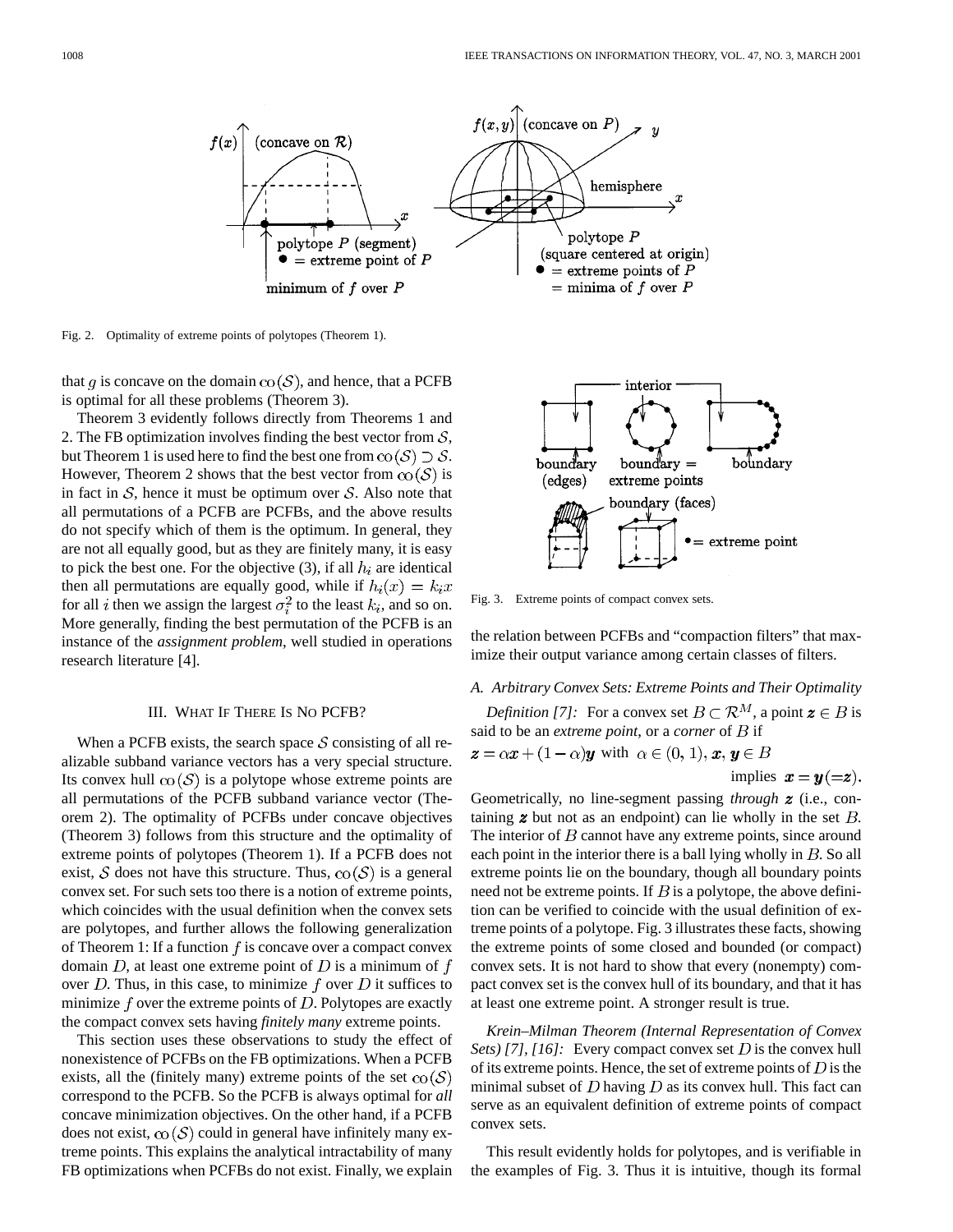

Fig. 4. Optimality of extreme points of compact convex sets (Theorem 4).

proof [16] may not be trivial. It is important as it immediately proves the following.

*Theorem 4—Optimality of Extreme Points:* If a function  $q$  is concave on a compact convex set  $D$ , at least one of the extreme points of  $D$  is a minimum of  $q$  over  $D$ . Further, if  $q$  is *strictly* concave, its minimum *has to be* at an extreme point of D.  $\Box$ 

This result reduces to Theorem 1 if  $D$  is a polytope, and is illustrated in Fig. 4 for a compact convex  $D$  that is *not* a polytope.

*Proof:* Let  $v_{\text{opt}}$  minimize g over D. (Existence of  $v_{\text{opt}}$  is either assumed or follows if  $g$  is assumed continuous.) By the Krein–Milman theorem,  $v_{opt}$  is a convex combination of some extreme points of  $D$ , i.e.,

$$
\mathbf{v}_{\text{opt}} = \sum_{j=1}^{J} \beta_j \mathbf{z}_j, \quad \text{where } 0 \le \beta_j \le 1, \sum_{j=1}^{J} \beta_j = 1 \quad (13)
$$

for some distinct extreme points  $z_j$  of D. If none of these  $z_j$ minimizes  $g$  over  $D,$   $g(\pmb{z}_j)>g(\pmb{v}_{\rm opt})$  for all  $j,$  so

$$
g(\mathbf{v}_{\text{opt}}) = g\left(\sum_{j=1}^{J} \beta_j \mathbf{z}_j\right) \ge \sum_{j=1}^{J} \beta_j g(\mathbf{z}_j)
$$
  
> 
$$
\sum_{j=1}^{J} \beta_j g(\mathbf{v}_{\text{opt}}) = g(\mathbf{v}_{\text{opt}})
$$
(14)

i.e.,  $g(\mathbf{v}_{opt}) > g(\mathbf{v}_{opt})$ , a contradiction. Hence, at least one extreme point of  $D$  is a minimum of  $g$  over  $D$ . If  $g$  is strictly concave, the first inequality above (Jensens inequality) is strict unless  $\beta_j = 1$  for some j. So in this case  $v_{opt} = z_j$ , i.e., the minimum is necessarily at an extreme point of  $D$ .  $\triangledown$ 

# *B. FB Optimization and Extreme Points of Convex Sets*

In our FB optimizations, the objective is concave on the set  $\cos(S)$  where S is the search space. We seek its minima over S. We assume from now on that S (and hence  $\text{co}(S)$ ) is compact. This is true for most input power spectra and practical FB classes (Appendix I), and allows use of Theorem 4. Let  $E$  be the set of extreme points of  $\text{co}(\mathcal{S})$ . From Theorem 4, for any concave objective over  $\text{co}(\mathcal{S})$ , at least one of its minima lies in E (and all them do if the concavity is strict). From the definition of extreme points, we can show that  $E \subset S$ . So the minima over  $\text{co}(\mathcal{S}) \supset \mathcal{S}$  found by minimizing over E in fact lie in S, and are hence minima over  $S$  too. Thus, minimization over  $S$  has been reduced to one over the set E of extreme points of  $\text{co}(\mathcal{S})$ . Now for "almost every" extreme point  $\boldsymbol{z}$  in  $E$  there is a concave (in fact, linear) function that is minimized over  $\text{co}(\mathcal{S})$  uniquely by  $z^2$ . So without further information on the specific concave objective, nothing can be said about its minima over  $S$  apart from the fact that a search over  $E$  will yield at least one of them.

When a PCFB exists, *all* points in  $E$  correspond to it. This explains the remarkable optimality of PCFBs for *all* concave objectives. If there is no PCFB,  $E$  has at least two points that are not permutations of each other, i.e., that correspond to essentially different FBs. Thus, no single FB can be simultaneously optimal for all concave objectives  $f$ . If  $E$  is finite, the optimal FB for any given concave  $f$  can still be found by a finite exhaustive search over  $E$ . Unfortunately, in general there is no reason to expect  $E$  to be finite, hence a numerical search is required. Any derivation of analytical results on the optimum FB will have to take into account the specific nature of both the concave objective at hand and the set  $E$  (which depends on the FB class  $C$ and input psd at hand). This explains why these optimizations are usually analytically intractable.

# *C. The Sequential Compaction Algorithm*

This is an algorithm that has sometimes been proposed [20], [13] to find a "good" FB in classes  $\mathcal C$  that may not have PCFBs. We first state the algorithm in a precise manner that holds for any general class  $C$ . We then show that it produces FBs for which the corresponding subband variance vector *is an extreme point of*  $co(S)$ . We examine the optimality of the algorithm in this light.

Let C be the given class of FBs, and S the corresponding optimization search space. The algorithm involves rearranging all vectors in  $\mathcal S$  in decreasing order of their entries, and then picking from these the vector  $v_{\alpha} \in S$  defined as the greatest one in the "dictionary ordering" on  $\mathcal{R}^M$ . This means that the greatest (first) entry of  $v_{\alpha}$  is greater than or equal to the greatest entry of any of the other vectors. Among vectors for which equality prevails, the second greatest entry of  $v_\alpha$  is greater than or equal to the second greatest entry of the other vectors, and so on. The output of the algorithm is any FB with subband variance vector  $v_\alpha$  (or any of its permutations). The vector  $v_\alpha$  is well-defined, and finding it involves a sequential maximization of subband variances giving the algorithm its name. (Existence of the maxima follows from compactness of  $S$ .)

*Relation to Compaction Filters:* The *ideal compaction filter* [20] for an input process is defined as the filter maximizing its output variance among all filters  $H(e^{j\omega})$  whose magnitude squared  $|H(e^{j\omega})|^2$  is Nyquist  $(M)$ . The Nyquist  $(M)$  constraint is imposed because these filters are used to build an orthonormal M-channel FB, and any filter in such an FB obeys this constraint [19]. For WSS inputs, a procedure from [20] finds the compaction filter given the input psd. It always yields a "brickwall" filter, i.e., one with constant magnitude on its support. If such a filter is to be an analysis filter in an orthonormal FB, its support cannot overlap with that of any other analysis filter. Thus the FB can be built by a sequential design of compaction filters: The next filter maximizes its output variance among all

<sup>&</sup>lt;sup>2</sup>This is because for any compact convex set  $D$ , the set of extreme points is the closure of the set of *exposed* points [16], which by definition are points  $v \in D$ for which there is a linear function minimized (or maximized) over  $D$  uniquely by v.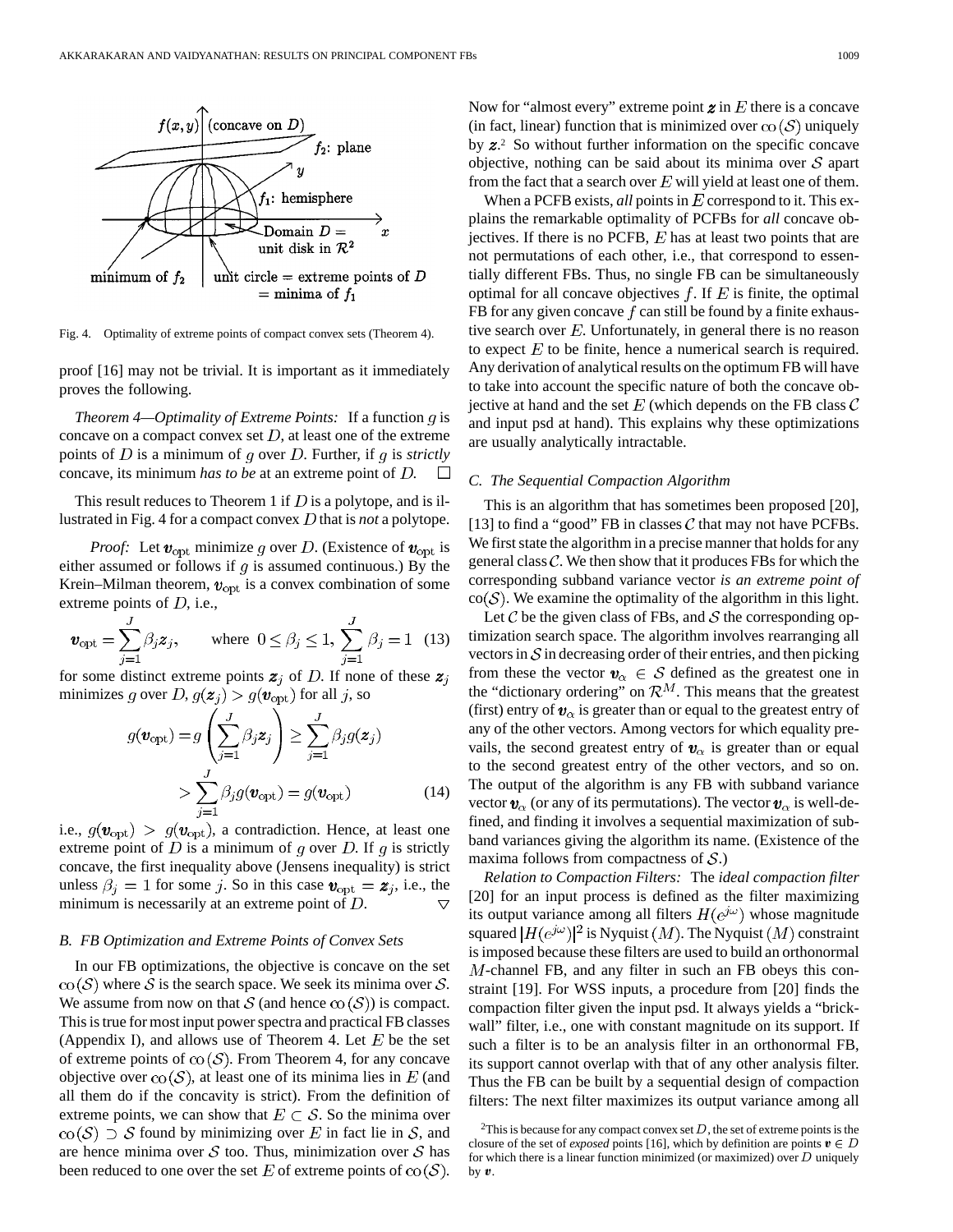filters that have a Nyquist  $(M)$  magnitude squared and a support that does not overlap with the supports of the previously designed filters.3

This FB design method from [20] is exactly the sequential algorithm described above, applied to the unconstrained FB class  $\mathcal{C}^u$  when the input is WSS (as distinct from CWSS  $(M)$ ). The variance maximization in the algorithm corresponds to an ideal compaction filter design. This connection has motivated the study and design of *FIR compaction filters* [12]. These are defined as filters maximizing their output variance among all filters of order not exceeding  $N$  whose magnitude squared is Nyquist  $(M)$ . It was believed that such filters would play a role in PCFB design for the class  $C^{fir}$  of all M-channel orthonormal FBs in which all filters are FIR with order not exceeding  $N (N > M)$ . Indeed, it may seem that the first step in the sequential algorithm for the class  $C^{fir}$  is to design an FIR compaction filter. However, this is not true for a general  $M$ and input psd, as there may not even be an FB in  $\mathcal{C}^{\text{fir}}$  having the FIR compaction filter as one of its filters. The correct first step in the sequential algorithm for a general FB class  $C$  is to design a filter maximizing its output variance *among all filters belonging to FBs in C.* It seems quite infeasible to propose any variant of the sequential algorithm or the class  $\mathcal{C}^{fir}$  in which FIR compaction filters will play any serious role. The only notable exception is when  $M = 2$ , where the FB is fully determined by any one of its filters. Thus, a clear relation between the sequential algorithm and compaction filters exists only for the unconstrained class  $\mathcal{C}^u$  when the input is WSS (as opposed to CWSS  $(M)$ ).

#### *D. Is the Sequential Algorithm Optimal?*

The optimality properties of the sequential algorithm of Section III-C follow easily from the following result.

*Assertion 1:* The subband variance vector

$$
\boldsymbol{v}_{\alpha}=(\alpha_0,\,\alpha_1,\,\ldots,\,\alpha_{M-1})^T\in\mathcal{E}
$$

(with  $\alpha_0 \geq \cdots \geq \alpha_{M-1}$ ) produced by the sequential algorithm *is an extreme point* of  $co(S)$ .

*Proof:* Let  $v_{\alpha} = \gamma x + (1 - \gamma)y$  for  $\gamma \in (0, 1)$  and  $x, y \in \text{co}(\mathcal{S})$ . By definition of an extreme point (Section III-A), showing that  $\mathbf{x} = \mathbf{y} = v_{\alpha}$  will complete the proof. Now by definition of the convex hull  $\text{co}(\mathcal{S})$ , we see that  $\boldsymbol{x}, \boldsymbol{y}$ , and, hence,  $v_{\alpha}$  can be written as convex combinations of elements of S, i.e., for some  $v^j = (v_0^j, v_1^j, \ldots, v_{M-1}^j) \in S$  and satisfying  $\sum_{i=1}^{J} \beta_i = 1$ . We now show by showing  $\mathbf{v}^j = \mathbf{v}_\alpha$  for all  $j = 1, 2, ..., J$ . To this end, since  $v_{\alpha}$  exceeds (or equals) all the  $v^{j}$  in the dictionary ordering on  $\mathcal{R}^M$ , we have  $\alpha_0 \geq v_0^j$ , but  $\alpha_0$  is a convex combination of the  $v_0^j$ . Hence,  $\alpha_0 = v_0^j$  for all j. This, in turn, leads to  $\alpha_1 \ge v_1^j$ , and, hence, to  $\alpha_1 = v_1^j$ , and so on; until finally  $\mathbf{v}_\alpha = \mathbf{v}^j$  for all  $j = 1, 2, ..., J$ .

When the class C has a PCFB, all extreme points of  $co(S)$ correspond to the PCFB. Hence, the sequential algorithm always yields the PCFB and is thus optimal for many problems



Fig. 5. Suboptimality of sequential compaction algorithm.

(Section II). The subband variance vector  $v_{\alpha}$  produced by the algorithm here has an additional property. If its entries are arranged in *increasing order*, then, in fact, it becomes the *least* vector in  $S$  in the dictionary ordering.<sup>4</sup> On the other hand, if a PCFB does not exist, then there will be at least two extreme points that do not correspond to essentially the same FB, i.e., whose coordinates are not permutations of each other. The algorithm of Section III-C produces one extreme point, but the minimum could easily be at another one. Thus, the algorithm could be suboptimum.

The following hypothetical example with  $M = 4$  channels illustrates this point: Let  $co(S) = co(E)$  where E is the set of all permutations of  $v_1 = (25, 10, 10, 2)^T$  and  $v_2 = (24, 17, 3, 3)^T$ . This would happen for a WSS input with psd shown in Fig. 5, when the class  $C$  has exactly the two FBs in the figure. As E is finite,  $\cos(S)$  is a polytope whose extreme points lie in  $E$ . In fact, all points in  $E$  are extreme points of  $\infty(S)$  as neither of  $v_1, v_2$  *majorizes* the other. A PCFB does not exist, as  $v_1$  is not a permutation of  $v_2$ . Now consider the high bit-rate coding problem of [20]. Here the objective to be minimized over S is  $\pi(v)$ , the geometric mean of the entries of  $v \in S$ . (As noted in Section II-B, this is equivalent to minimizing an objective that is concave on  $\text{co}(\mathcal{S})$ .) Now  $[\pi(\mathbf{v}_1)]^4 = 5000 > [\pi(\mathbf{v}_2)]^4 = 3672$ , so  $\mathbf{v}_2$  is the minimum. However, the algorithm of Section III-C yields  $v_{\alpha} = v_1$ , and is thus suboptimum. Further, it remains so even if it is run to sequentially minimize rather than maximize variances (again, giving in general some extreme point of  $\text{co}(\mathcal{S})$ , in this case  $\mathbf{v}_1$ ).

In fact, one can even create a family of (necessarily artificial) concave objectives that the algorithm actually maximizes instead of minimizing. Let  $P \subseteq \text{co}(S)$  be the polytope with extreme points as permutations of the vector  $\mathbf{v}_{\alpha}$  output by the algorithm, so  $P = \text{co}(S)$  iff a PCFB exists. Let  $f(v) = -d(v, P)$ , where

$$
d(\boldsymbol{v}, P) = \min \{ \|\boldsymbol{v} - \boldsymbol{x} \| \colon \boldsymbol{x} \in P \}
$$

is the minimum distance from  $\boldsymbol{v}$  to  $P$  (well-defined, since  $P$  is compact) using any valid norm  $\left\| \cdot \right\|$  on  $\mathcal{R}^M$ . Now f is continuous and concave on  $\mathcal{R}^M$  (Appendix II). Its definition shows that f

<sup>3</sup>Equivalently, it is an ideal compaction filter for the psd that is obtained by setting to zero the bands of the original input psd falling within the supports of the previously designed filters.

<sup>&</sup>lt;sup>4</sup>However, the fact that  $v_{\alpha}$  has this property does not imply that a PCFB exists, unless the number of channels is  $M \leq 3$ . *Majorization* is a stronger requirement. For example,  $v_1 = (25, 10, 10, 2)$  exceeds  $v_2 = (24, 17, 3, 3)$  and its permutations, and also becomes less than them if its entries are rearranged in increasing order; but still  $\mathbf{v}_1$  does not majorize  $\mathbf{v}_2$ .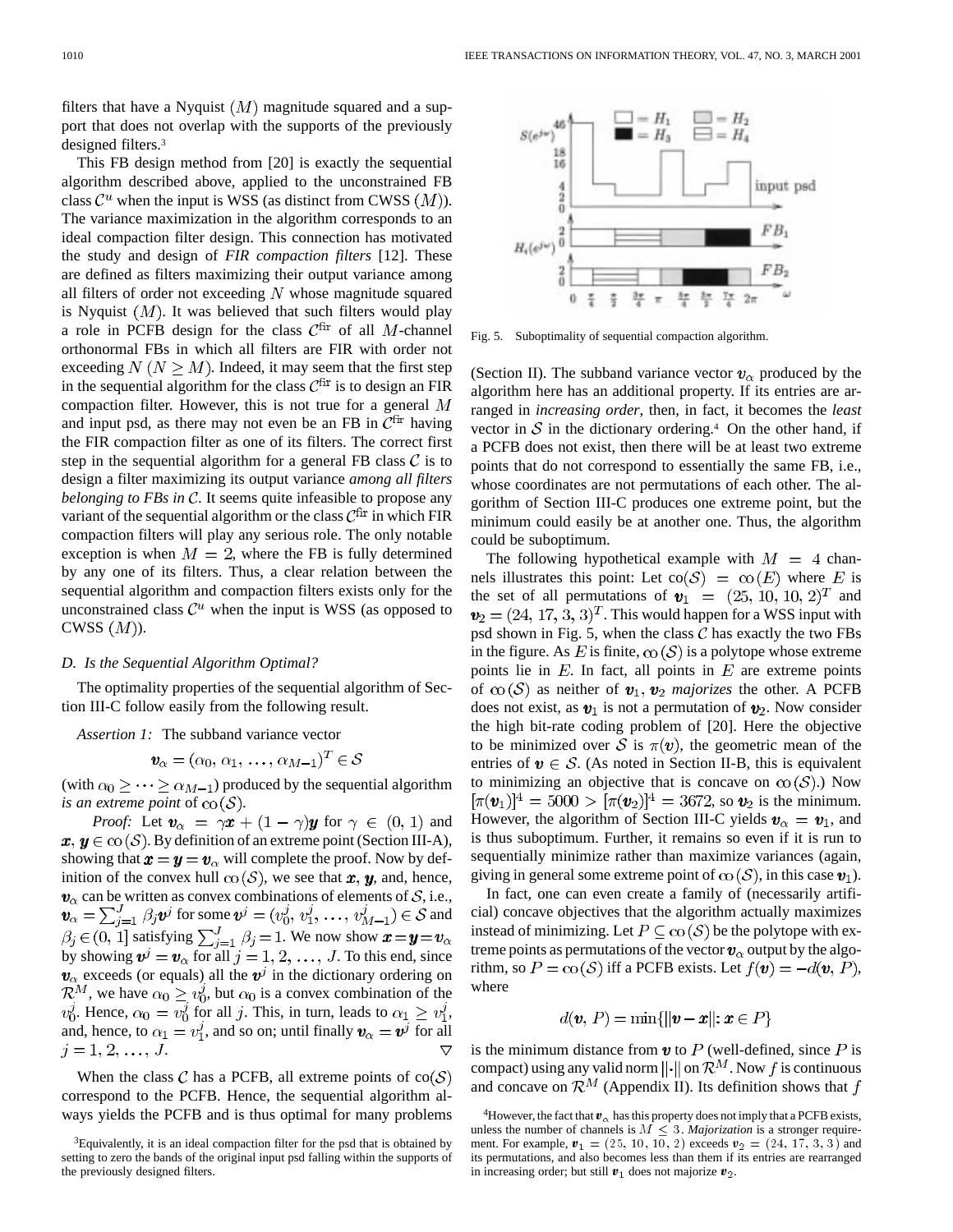is constant (zero) on  $P$ , and that if a PCFB does not exist,  $P$ is actually the set of *maxima* of f over  $\text{co}(S)$ . Thus, FBs with subband variance vector  $v_{\alpha} \in P$  or its permutations (output by the sequential algorithm) perform the worst. Even if these examples may seem artificial, they should convince the reader of the total absence of intrinsic connection between FB optimality and variance maximization/compaction filter design *except if a PCFB exists*, in which case the sequential algorithm yields exactly the PCFBs.

#### IV. OPTIMUM FBS FOR COLORED NOISE SUPPRESSION

This section considers the case when the FB input in Fig. 1 is  $x(n) = s(n) + \mu(n)$ , where  $s(n)$  is the pure signal desired at the FB output, and  $\mu(n)$  is zero mean additive noise uncorrelated to  $s(n)$ . Both  $s(n)$  and  $\mu(n)$  are assumed CWSS(M) random processes. This problem has been described in Section II-B. Using the same notation, let  $\sigma_i^2$ ,  $\eta_i^2$  be the variances of the *i*th subband signals  $v_i^{(s)}(n)$  and  $v_i^{(\mu)}(n)$  corresponding to  $s(n)$  and  $\mu(n)$ , respectively. The subband processors are memoryless multipliers  $k_i$  which could be constants, zeroth-order Wiener filters or hard thresholds (Section II-B). We have already seen that the mean square error between the true and desired FB output is

$$
f(\boldsymbol{v}_{\sigma}, \boldsymbol{v}_{\eta}) = \frac{1}{M} \sum_{i=0}^{M-1} f_i(\sigma_i^2, \eta_i^2)
$$
 (15)

where

$$
\mathbf{v}_{\sigma} = (\sigma_0^2, \sigma_1^2, \dots, \sigma_{M-1}^2)^T \n\mathbf{v}_{\eta} = (\eta_0^2, \eta_1^2, \dots, \eta_{M-1}^2)^T
$$

are, respectively, the signal and noise subband variance vectors, and

$$
f_i(x, y) = \begin{cases} \n|1 - k_i|^2 x + |k_i|^2 y, & \text{for constant multiplier } k_i \\
\frac{xy}{x + y}, & \text{for zeroth-order Wiener filter } k_i \\
\min(x, y), & \text{for hard threshold } k_i.\n\end{cases} \tag{16}
$$

In Section II-B,  $f_i(\sigma_i^2, \eta_i^2)$  was denoted by  $h_i(\sigma_i^2)$  with the dependence of the function  $h_i$  on  $\eta_i^2$  being implicit. PCFB optimality was shown only if all the  $h_i$  were concave and *independent of choice of FB*. This happens, for example, if the noise is white, in which case for all FBs we have  $\eta_i^2 = \eta^2$ , the variance of  $\mu(n)$ . It also happens if  $\eta_i^2 = c\sigma_i^2$  for constant  $c$  independent of the FB, which would happen for a very restricted class of input signal and noise psds. As explained in Section II-B, in this case, the dependence of  $h_i$  on  $\eta_i^2$  can be accounted for by a modified  $h_i$  that is independent of  $\eta_i^2$ . In both these cases, the results of Section II-D can be used to show that a PCFB for the input signal  $s(n)$  is optimum in the sense of minimizing  $(15)$ .

For general input signal and noise psds, the minimization objective  $f$  of (15) indeed depends on both the signal and noise subband variances. So, the problem is outside the scope of Section II, and is the topic of the present one. Possible questions that arise are as follows. Is the PCFB for  $s(n)$  still optimal? Or is it the PCFB for  $\mu(n)$  (or for  $x(n) = s(n) + \mu(n)$ ) that is now optimal? Here we answer these questions. At the outset, re-examine the two special cases noted above where a PCFB for  $s(n)$ is still optimal. When  $\mu(n)$  is white, since any FB is a PCFB for a white input, the optimum FB is actually a *common* PCFB for the signal  $s(n)$  and the noise  $\mu(n)$  (and is, in fact, also the PCFB for  $x(n) = s(n) + \mu(n)$ ). When  $\eta_i^2 = c\sigma_i^2$ , this relation itself ensures (by definition of PCFBs) that a PCFB for any one of the signals  $s(n)$ ,  $\mu(n)$  and  $x(n)$  is also a PCFB for the others. So, in both these cases, the optimum FB is a *common* signal and noise PCFB. *Is this true in greater generality*? We answer this question in detail. We show that *for the transform coder class*  $\mathcal{C}^t$ , the common PCFB (if it exists) is indeed optimal; while the same is not always true for other classes of FBs, specifically, for the unconstrained FB class  $\mathcal{C}^u$ . We also show how to find the optimum FB in  $\mathcal{C}^u$  when the input signal and noise spectra are both *piecewise constant* with all discontinuities at rational multiples of  $\pi$ .

# *A. Notation and Study of Search Spaces*

To study the issues mentioned above, we need notations for certain sets associated with the optimization problem. We now introduce these notations, which will hold throughout Section IV.

- 1) *Signal and Noise Variance Spaces:*  $S_{\sigma}$ ,  $S_{\eta}$ . The set of all realizable subband signal variance vectors  $v_{\sigma}$  is denoted by  $S_{\sigma}$ . Similarly, the set of all realizable subband noise variance vectors  $\mathbf{v}_{\eta}$  is denoted by  $S_{\eta}$ .
- 2) *Optimization Search Space:*  $S_v$ . We denote by  $S_v$  the set of all realizable *pairs* of signal and noise variance vectors  $\binom{v_{\sigma}}{v_n}$ . The minimization objectives for the problems studied here have the form (15), i.e., they are real-valued functions on  $S_v$ . Thus,  $S_v$  is the "search space" for these problems, just as  $S_{\sigma}$  is for those of Section II. As both  $v_{\sigma}$  and  $v_{\eta}$  have entries whose sum is independent of the FB, the set  $S_v$  is bounded and lies on a  $2M - 2$ -dimensional hyperplane in  $\mathcal{R}_+^{2M}$ . It also has a permutation symmetry, slightly different from that of  $S_{\sigma}$  but arising from the same reason (see end of Section II-B). It is expressed as

$$
\begin{pmatrix} \boldsymbol{v}_{\sigma} \\ \boldsymbol{v}_{\eta} \end{pmatrix} \in S_v \Rightarrow \begin{pmatrix} \boldsymbol{P} \boldsymbol{v}_{\sigma} \\ \boldsymbol{P} \boldsymbol{v}_{\eta} \end{pmatrix} \in S_v
$$

for any permutation matrix  $P$ . Also,  $v_{\sigma} \in S_{\sigma}$ ,  $v_{\eta} \in S_{\eta}$ does not always imply  $\binom{v_{\sigma}}{v} \in S_v$ ; i.e.,  $S_v$  is some subset of the Cartesian product  $S_{\sigma} \times S_{\eta}$ , usually a proper subset.<sup>5</sup> We also assume  $S_v$  (and hence  $\text{co}(S_v)$ ) to be compact, for similar reasons as in Section III-B.

3) *Objective Function Domain: T.* We will consider general minimization objectives concave over the set

$$
T \stackrel{\Delta}{=} \text{co}(S_{\sigma}) \times \text{co}(S_{\eta}) = \text{co}(S_{\sigma} \times S_{\eta}) \supset \text{co}(S_{v}). \quad (17)
$$

(We have used above, and will freely use the set identity  $\text{co}(A \times B) = \text{co}(A) \times \text{co}(B)$ .) Note that if all the  $f_i$  in (15) are concave on  $\mathcal{R}_+^2$ , the objective f of (15) is concave

 ${}^5S_v = S_\sigma \times S_\eta$  only in artificial/degenerate cases, e.g., if  $\mu(n)$  (or  $s(n)$ ) is white. (For white  $\mu(n)$ ,  $S_n$  has only one element.)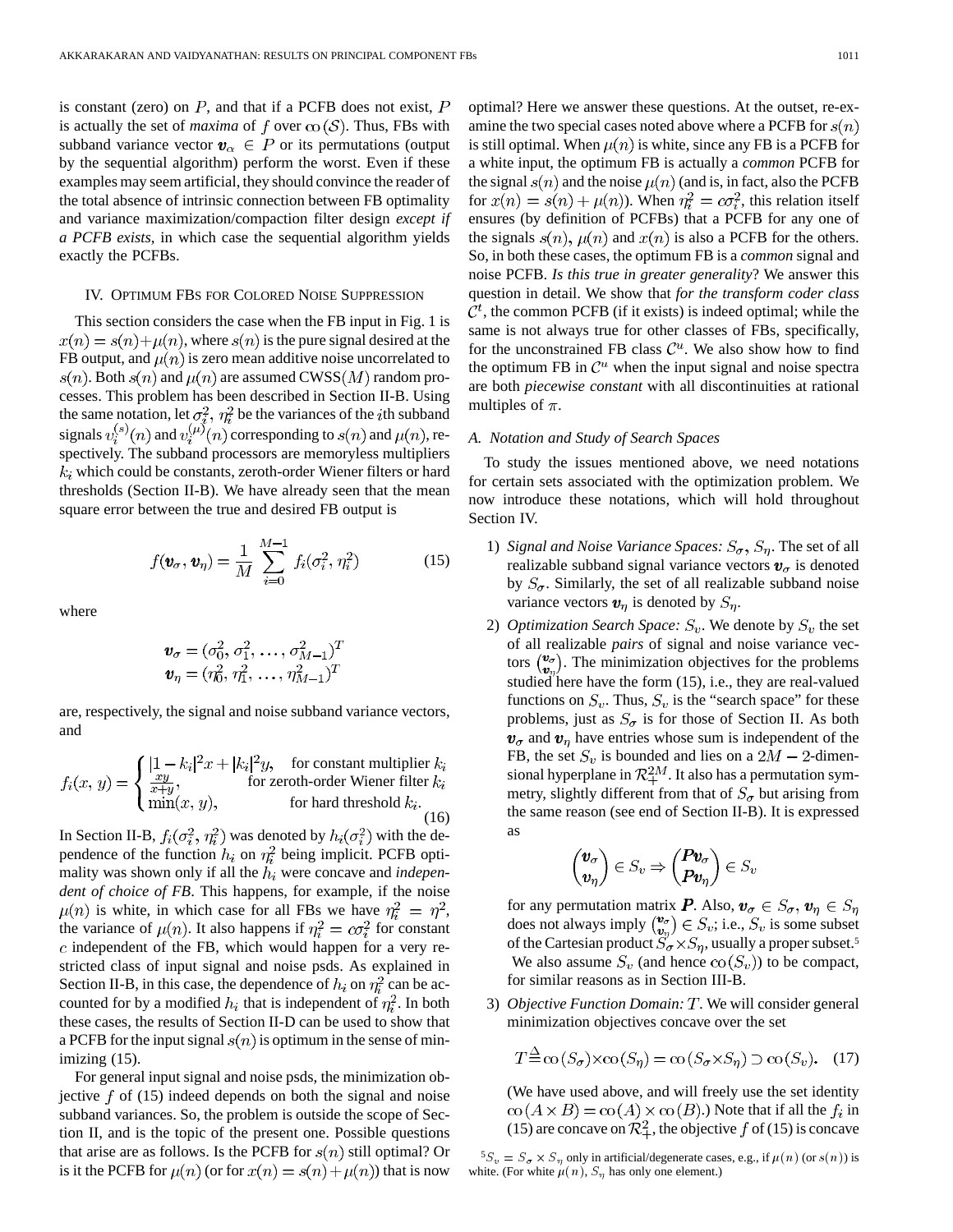

separate but no common signal and noise PCFB's exist:  $E_c$  empty



 $E_c \subset E_v \stackrel{\triangle}{=}$  set of extreme points of  $co(S_v)$ 

#### Fig. 6. Colored noise suppression: geometry of search space.

on  $\mathcal{R}_+^{2M}$  and hence on T. Also, the  $f_i$  of (16) arising for the noise suppression problems above are indeed concave on  $\mathcal{R}_+^2$  (Appendix B). We know that minimizing a concave function over  $S_v$  is reducible to minimizing it over the set of extreme points of  $\text{co}(S_v)$  (Section III). So we will try to study the structure of this set of extreme points.

- 4) *Extreme Point Sets:*  $E_{\sigma}$ ,  $E_{\eta}$ ,  $E_{\nu}$ . We denote by  $E_{\sigma} \subset S_{\sigma}$ ,  $E_{\eta} \subset S_{\eta}, E_{\nu} \subset S_{\nu}$  the sets of extreme points of  $\text{co}(S_{\sigma}), \text{co}(S_{\eta}), \text{co}(S_{\nu})$ , respectively. (Extreme points of  $co(A)$  always lie in A.) From definitions it is easily shown that  $E_{\sigma} \times E_{\eta}$  is the set of extreme points of the set  $T$  of (17). In all problems in this section, we assume that separate PCFBs for the signal and noise psds always exist (otherwise, most optimizations are analytically intractable for similar reasons as explained in Section III). Thus,  $E_{\sigma}$ ,  $E_{n}$  are both finite sets, each one being the set of all permutations of a single vector that corresponds to the relevant PCFB. Also,  $T$  is a polytope, as its set of extreme points  $E_{\sigma} \times E_{\eta}$  is also finite.
- 5) *Common PCFB Point Set:*  $E_c$ . We denote by  $E_c$  the set of all points in  $S_v$  that correspond to a *common* signal and noise PCFB for the given FB class  $\mathcal{C}$ . ( $E_c$  is empty iff there is no such PCFB.) From earlier discussions, an FB in  $C$  will be such a common PCFB iff its corresponding point in the search space  $S_v$  lies in the finite set  $E_{\sigma} \times E_{\eta}$ . However, even when a common PCFB exists, in general all points of  $E_{\sigma} \times E_{\eta}$  will not correspond to such PCFBs. In fact, usually many of them will be unrealizable, i.e., outside the search space  $S_v$ . Thus,  $E_c = (E_{\sigma} \times E_{\eta}) \cap S_v$ , i.e.,  $E_c$  consists of the extreme points of the polytope  $T$ that lie in  $S_v \subset T$ . Points in  $E_c$  are hence also extreme points of co( $S_v$ ), i.e.,  $E_c \subset E_v$ .

From the above definitions and discussions, the optimum FB for minimizing functions that are concave on the domain  $T$  of (17) can be found by a search over the FBs corresponding to points in  $E_v \subset S_v$ . On the other hand, common signal and noise PCFBs correspond to points in the finite set  $E_c \subset E_v$ . Now, as noted in Section III-B, for almost every  $z \in E_v$  there is a concave objective minimized over  $S_v$  uniquely by z. Thus, *the common signal and noise PCFB will minimize all concave objectives over T if and only if*  $E_c = E_v$ . For the transform coder class  $\mathcal{C}^t$ , it turns out that indeed  $E_c = E_v$  whenever a common signal and noise PCFB (KLT) exists. For the unconstrained class  $\mathcal{C}^u$  on the other hand, even when a common PCFB exists (i.e.,  $E_c$  is nonempty),  $E_c \neq E_v$  in general, except for some very restricted input spectra (for example, with *constant* signal and noise psd matrices, in which case the PCFBs are the corresponding KLTs). We formally state results on PCFB optimality for colored noise suppression in the next section; their proofs follow from the above comments on the relation between  $E_c$  and  $E_v$  which will be proved later. Fig. 6 shows the various geometries of  $S_v$  as a subset of T arising in the different situations discussed above. (The figure only serves as illustration. Actually, T lies in  $\mathcal{R}^{2M}$  and not  $\mathcal{R}^3$  as the figure shows.)

# *B. Statement and Discussion of Results*

*Theorem 5–Optimality of Common KLT:* Consider any minimization objective that is concave on the set  $T$  of (17). The common signal and noise PCFB for the transform coder class  $\mathcal{C}^t$ (i.e., the common KLT) if it exists, is the optimum FB in  $\mathcal{C}^t$  for all these problems. Thus, it is optimum in the mean square sense for the noise-suppression system using any combination of constant multipliers, zeroth-order Wiener filters and hard thresholds (Section II-B) in the subbands. П

*Theorem 6–Suboptimality of Common PCFB:* The optimality of the common signal and noise PCFB *for the transform coder class*  $C^t$  (Theorem 5) *does not hold* for all classes of FBs. In particular, it is violated for large families of input signal and noise spectra for the class  $\mathcal{C}^u$  of unconstrained two-channel FBs.  $\Box$ 

*Theorem 7–Optimality for a Restricted Class of Concave Objectives:* For any FB class  $C$ , the common signal and noise PCFB if it exists is always optimal for a certain well-defined subset of the minimization objectives that are concave over the domain  $T$  of (17). There is a finite procedure to identify whether or not a given concave objective falls in this subset. $\Box$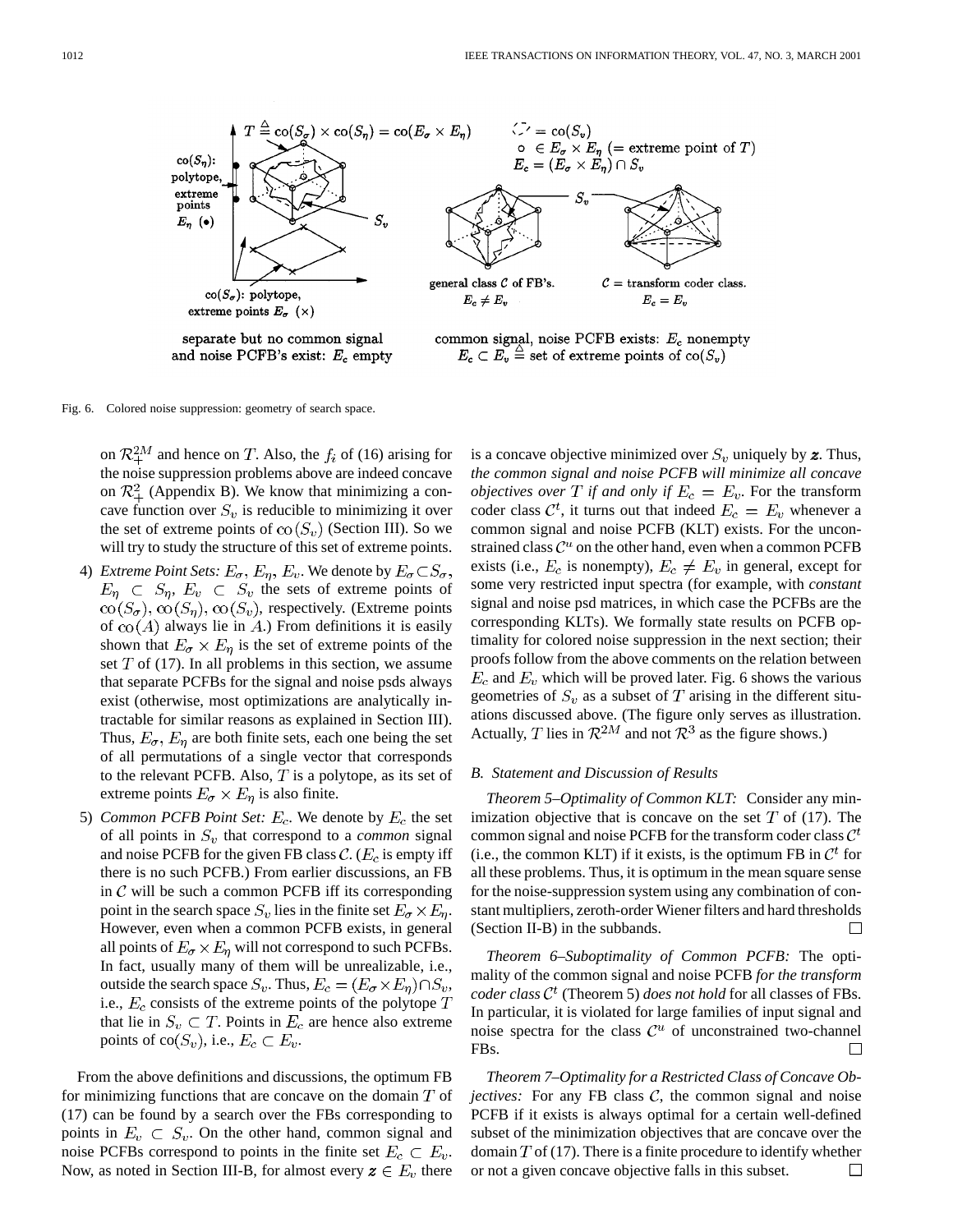Theorem 7 is easily proved. As long as separate PCFBs exist for the signal and noise, the set  $T$  of (17) is a polytope, and a search over the finite set  $E_{\sigma} \times E_{\eta}$  of its extreme points will yield a minimum  $z_f$  of any concave objective f over T. If  $z_f$ *lies in the true search space*  $S_v \subset T$ , then it also minimizes f over  $S_v$ , and is in  $E_c$ , i.e., corresponds to a common signal and noise PCFB. In general,  $z_f$  does not lie in  $S_v$ , but the common PCFB minimizes all concave objectives  $f$  for which it does, thus proving Theorem 7.

As explained in Section IV-A, we will complete the proof of Theorem 5 (in Section IV-C) by showing that if a common signal and noise KLT exists,  $E_c = E_v$  for the class  $C<sup>t</sup>$ . Section IV-C also proves Theorem 6, using a specific illustration of PCFB suboptimality. We may also note here another speciality of the class  $\mathcal{C}^t$  besides that shown by Theorems 5 and 6. The common signal and noise PCFB for  $\mathcal{C}^t$  (i.e., common KLT) is also the PCFB (i.e., KLT) for the noisy FB input  $x(n) =$  $s(n) + \mu(n)$ . This need not be true for a general FB class C (for example, for the unconstrained class  $\mathcal{C}^u$ ). For the noise suppression problems, we have already shown in Section II and [1], the restriction of Theorem 5 to the case when the noise is white. Even with colored noise, if all subbands use zeroth-order Wiener filters, a stronger result is shown in [1]:

*Theorem 8–Optimality over Biorthogonal Class:* Consider the (colored) noise suppression system using zeroth-order Wiener filters in all subbands. For this scheme, the common signal and noise KLT, if it exists, is the mean square sense optimum memoryless *biorthogonal* transform (i.e., FB as in Fig. 1 with a constant but not necessarily unitary polyphase matrix). П

However, with other subband operations (e.g., constant multipliers or hard thresholds), it is an open problem as to whether this optimality over the biorthogonal class still holds (even if the noise is white).

The above results show that PCFB optimality for noise suppression is considerably restricted when the noise is colored rather than white. If the PCFB is not optimal, can we find the true optimal FB? We know that searching the extreme point set  $E_v$  suffices to find an optimal FB, but in general  $E_v$  may be infinite, making analytical solutions difficult. However, for one special case involving unconstrained FBs and *piecewise-constant spectra*,  $E_v$  is finite and easily characterized, as shown by the next result (proved in Section IV-D).

*Theorem 9–Optimum Unconstrained FB for Piecewise Constant Spectra:* Consider the problem of finding within the unconstrained M-channel orthonormal FB class  $\mathcal{C}^u$ , a FB minimizing an objective function that is concave on the set  $T$  of (17). From Section IV-A, this is reducible to a minimization of the objective over the set  $E_v$  of extreme points of the convex hull  $co(S_v)$  (where  $S_v$  is the search space, defined in Section IV-A). Suppose the input signal and noise are WSS with psds that are constant on all intervals  $\left(\frac{2\pi k}{MN}, \frac{2\pi (k+1)}{MN}\right)$  for all integers k for some fixed positive integer  $N$ . Then,

1)  $S_v$  is a polytope, i.e.,  $S_v = \text{co}(S_v)$  and  $E_v$  is finite. Further, let  $\mathcal F$  be the set of all *brick-wall* FBs in  $\mathcal C^u$  having all filter band edges at integer multiples of  $\frac{2\pi}{MN}$ . Then  $\bar{\mathcal{F}}$  has  $|\mathcal{F}| = (M!)^N$  FBs, and for each point of  $E_v$  there is an FB in  $\mathcal F$  corresponding to it.

2) For fixed M, though the size of  $\mathcal F$  is exponential in N, the number of FBs in  $\mathcal F$  that actually correspond to points in  $E_v$  is polynomial:  $|E_v| \le K_M N^{2M-3}$ , where

$$
K_M = 4(2M - 3)(M!(M! - 1)/2)^{2M - 3}
$$

These FBs can be extracted from  $\mathcal{F}$  in  $C_1 N^{2M-2}(M!)^{4M-5}$  arithmetic operations if  $M > 2$ and in  $C_2N \log N$  operations if  $M = 2$  (where constants  $C_1, C_2$  are independent of  $M, N$ ), again polynomial in  $N$ .

*Discussion on Theorem 9:*

- 1) *On Brick-Wall Orthonormal Channel FBs* [20], [19]: In these FBs, all filters have piecewise-constant responses  $H_i(e^{j\omega}) \in \{0, \sqrt{M}\}\$ for all  $\omega$ . Their supports are nonoverlapping and alias-free  $(M)$ , i.e., for any  $\omega$ , exactly one of the M numbers  $H_i(e^{j(\omega + \frac{2\pi k}{M})})$ ,  $k = 0, 1, \ldots, M - 1$  is nonzero. If further all filter band edges (i.e., points of discontinuity of  $H_i(e^{j\omega})$ ) are integer multiples of  $\frac{2\pi}{MN}$ , the number of such FBs is evidently finite and not hard to compute; our proof (Section IV-D) gives a way to compute it.
- 2) *Result Appeals but is Not Obvious*: The theorem shows that the optimum FB can always be chosen to lie in  $\mathcal{F}$ , i.e., to be brick-wall with nonoverlapping filter responses having shapes similar to the input spectra (i.e., piecewise constant with the same allowed discontinuities). While intuitively very appealing, this is certainly not obvious; e.g., it is in general not true without the concavity of the objective.
- 3) *Bounds on*  $|E_v|$ : Items 1) and 2) of the theorem statement give two different bounds  $(M!)^N (=|\mathcal{F}|)$  and  $K_M N^{2M-3}$ , respectively, on the size of  $E_v$ . The latter bound is stronger when  $N \gg M$ , while the former is when  $M \gg N$ . There are no bounds that are polynomial in both  $M$  and  $N$ .
- 4) *Common PCFBs and the Case of*  $N = 1$ : Theorem 9 holds whether or not a common signal and noise PCFB for  $\mathcal{C}^u$  exists for the given spectra. If such a PCFB exists, it also corresponds to points of  $E<sub>v</sub>$  (often, it is also in  $(F)$ . However, it need not always be optimal (Theorem 6), as  $E_v$  could, in general, have other points as well. In the special case when  $N = 1$ , however,  $|\mathcal{F}| = M!$ , and all elements of  $\mathcal F$  are permutations of the same FB, namely, the usual contiguous-stacked brick-wall FB, which is hence always optimal. This FB is a common signal and noise PCFB in this case; it produces *white* and totally decorrelated signal and noise subband processes. The comments after the proof of Theorem 5 in Section IV-C provide an independent proof of the optimality of FBs producing such subband processes.
- 5) *Approximating Optimum FBs for Arbitrary Spectra*: Most spectra can be approximated by the piecewise-constant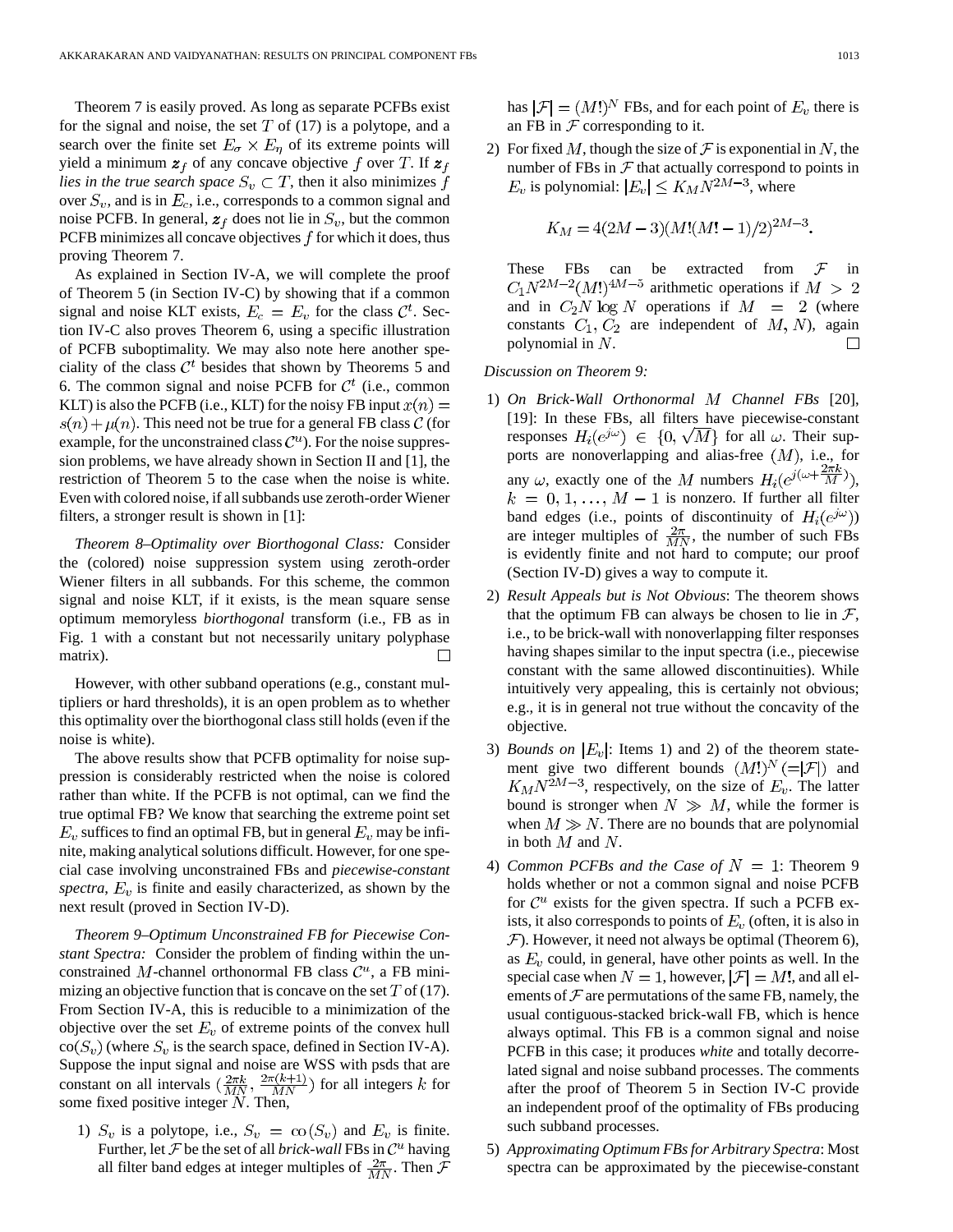ones in the premise of Theorem 9, to any desired accuracy by sufficiently increasing  $M$  and/or  $N$ . Thus, Theorem 9 in principle allows approximation of the optimum FB in  $\mathcal{C}^u$  for any input spectra to any desired accuracy. However, the complexity of the algorithm for this is polynomial in N but super-exponential in  $M$ . Thus, we have good algorithms for low M (especially  $M = 2$ , where the complexity of order  $N \log N$ ). For sufficiently large  $M$ , we get good enough approximations of the true spectra by taking  $N = 1$ . The earlier remark then gives, at no cost, the optimum FB in  $\mathcal{C}^u$ , i.e., the usual contiguous-stacked brick-wall FB. There are no good algorithms if both  $M$ and  $N$  are large.

# *C. Proof and Comments on Theorems 5 and 6*

*Proof of Theorem 5:* Using the notations and discussion of Section IV-A, we need to show that for the transform coder class  $\mathcal{C}^t$ ,  $E_c = E_v$  whenever a common signal and noise PCFB (KLT) exists. Let  $\mathbf{R}_{\sigma}$ ,  $\mathbf{R}_{\eta}$  be the autocorrelation matrices of the M-fold blocked versions of the signal  $s(n)$  and noise  $\mu(n)$ , respectively. Let the unitary  $K$  be a common KLT. Its subband signal and noise variance vectors are thus  $z_{\sigma} = \text{diag}(\Lambda_{\sigma})$ and  $z_{\eta}$  = diag( $\Lambda_{\eta}$ ), respectively, where  $\Lambda_{\sigma}$  =  $KR_{\sigma}K^{\dagger}$ ,  $\mathbf{\Lambda}_n = \mathbf{K} \mathbf{R}_n \mathbf{K}^\dagger$  are both diagonal. The set of points in  $S_v$ corresponding to the KLT  $\boldsymbol{K}$  and its permutations is thus

$$
E_c' = \left\{ \begin{bmatrix} P_j & \mathbf{0} \\ \mathbf{0} & P_j \end{bmatrix} \begin{bmatrix} \mathbf{z}_\sigma \\ \mathbf{z}_\eta \end{bmatrix} : j = 1, 2, \dots, M! \right\} \tag{18}
$$

where  $P_j$  are the  $M \times M$  permutation matrices. Now  $E_c$  is the set of points in  $S_v$  corresponding to any common KLT, so  $E_c' \subset E_c$ . (It will turn out that  $E_c' = E_c$ , but this needs proof due to possible nonuniqueness of the KLT  $K$ .) We now compute  $S_v$ . Note that  $(\mathbf{v}_\sigma^T, \mathbf{v}_\eta^T)^T \in S_v$  iff there is a transform coder producing  $v_{\sigma}$ ,  $v_{\eta}$  as signal and noise subband variance vectors, respectively, i.e., iff there is a unitary matrix  $T$  such that

and

$$
\text{diag}\left(\boldsymbol{T}\boldsymbol{R}_{\eta}\boldsymbol{T}^{\dagger}\right)=\boldsymbol{v}_{\eta}=\text{diag}\left(\boldsymbol{T}\boldsymbol{K}^{\dagger}\boldsymbol{\Lambda}_{\eta}\boldsymbol{K}\boldsymbol{T}^{\dagger}\right).
$$

 $\text{diag}\left(\boldsymbol{T}\boldsymbol{R}_{\sigma}\boldsymbol{T}^{\dagger}\right)=\boldsymbol{v}_{\sigma}=\text{diag}\left(\boldsymbol{T}\boldsymbol{K}^{\dagger}\boldsymbol{\Lambda}_{\sigma}\boldsymbol{K}\boldsymbol{T}^{\dagger}\right)$ 

Let  $Q$  be the orthostochastic matrix [1], [7] corresponding to  $T K^{\dagger}$ , i.e., the doubly stochastic matrix formed by replacing each entry of the unitary  $T K^{\dagger}$  by the square of its absolute value. Then  $v_{\sigma} = Qz_{\sigma}$  and  $v_{\eta} = Qz_{\eta}$ . Thus

$$
S_v = \left\{ \begin{bmatrix} \mathbf{Q} & \mathbf{0} \\ \mathbf{0} & \mathbf{Q} \end{bmatrix} \begin{bmatrix} z_{\sigma} \\ z_{\eta} \end{bmatrix} : \mathbf{Q} \text{ orthostochastic} \right\}
$$
  

$$
\subseteq \left\{ \begin{bmatrix} \mathbf{Q} & \mathbf{0} \\ \mathbf{0} & \mathbf{Q} \end{bmatrix} \begin{bmatrix} z_{\sigma} \\ z_{\eta} \end{bmatrix} : \mathbf{Q} \text{ doubly stochastic} \right\} \triangleq A. (19)
$$

By Birkhoffs theorem [1], [7], we can express  $Q$  above as a convex combination of permutation matrices, thus obtaining  $A = \text{co}(E_c')$ . Since  $E_c' \subset S_v \subseteq A = \text{co}(E_c')$ , we have

$$
\operatorname{co}(E_c') \subseteq \operatorname{co}(S_v) \subseteq \operatorname{co}(A) = \operatorname{co}(E_c')
$$

i.e.,  $\cos(S_v) = \cos(E'_c)$ , which is thus a polytope whose extreme points lie in  $E_c'$ . But  $E_v$  is by definition the set of these extreme points, so  $E_v \subset E_c'$ . Together with  $E_c' \subset E_c \subset E_v$ , this gives  $E_c = E_v$  as desired.

We may note here that the set  $S_{\sigma}$  of realizable subband signal variance vectors  $v_{\sigma}$  is convex [1], and that

$$
S_{\sigma} = \{Qz_{\sigma}: \mathbf{Q} \text{ orthostochastic}\}\
$$

$$
= \{Qz_{\sigma}: \mathbf{Q} \text{ doubly stochastic}\} = \text{co}(S_{\sigma}). \qquad (20)
$$

Is  $S_v$  convex too? For dimension  $M \leq 2$ , every doubly stochastic matrix is orthostochastic [1]. So from (19),  $S_v = A =$  $co(S_v)$ , i.e.,  $S_v$  is indeed convex, as we also verify in Section IV-E by explicitly computing  $S_v$ . Even for general M, the same argument that proves convexity of  $S_{\sigma}$  also shows that  $S_{\nu}$ is convex in two very special cases: 1) if all entries of  $z_n$  (or  $z_{\sigma}$ ) are equal, i.e.,  $R_{\eta}$  (respectively,  $R_{\sigma}$ ) is the identity matrix up to scale—the "white noise" case, and 2) if  $z_n = cz_\sigma$  (i.e.,  $\mathbf{R}_n = c\mathbf{R}_{\sigma}$ ). However, if  $M > 2$ ,  $S_v$  is *not* convex for several pairs of values of  $\mathbf{z}_{\sigma}$ ,  $\mathbf{z}_{\eta}$  (some shown in Appendix C).

We can try to modify the above proof to show that  $E_c = E_v$ for the class  $\mathcal{C}^u$  too. To do this, we replace the autocorrelation matrices  $\mathbf{R}_{\sigma}$ ,  $\mathbf{R}_{\eta}$  with psd matrices  $\mathbf{S}_{\sigma}(e^{j\omega})$ ,  $\mathbf{S}_{\eta}(e^{j\omega})$  and try to use the earlier arguments at each  $\omega$ . We cannot complete the proof for *all* psd matrices, for else a common signal and noise PCFB would always be optimal for the class  $\mathcal{C}^u$  too, contradicting Theorem 6. However, we can in fact complete the proof for some restricted classes of psds. 1) If  $S_n(e^{j\omega})$  (or  $S_{\sigma}(e^{j\omega})$ ) is the identity matrix up to scale—the "white noise" case, 2) if  $S_n(e^{j\omega}) = cS_\sigma(e^{j\omega})$ , and 3) if the diagonalized versions of  $S_{\sigma}(e^{j\omega})$ ,  $S_{\eta}(e^{j\omega})$  are both *constant* (independent of  $\omega$ ). We have seen cases 1) and 2) earlier, as situations where a signal PCFB is automatically also a noise PCFB and minimizes all concave objectives of the form (15). In case 3), the common PCFB for  $\mathcal{C}^u$  has *white* and uncorrelated subband signal and noise components. Examples of this case are a) if  $S_{\sigma}(e^{j\omega}), S_{\eta}(e^{j\omega})$  are themselves independent of  $\omega$ —the PCFBs for  $\mathcal{C}^u$  are then the corresponding KLTs, and b) if  $N = 1$  in Theorem 9—the common PCFB for  $\mathcal{C}^u$  is then the usual contiguous-stacked brick-wall FB.

*Proof of Theorem 6:* We provide a specific example of PCFB suboptimality. For the class  $\mathcal{C}^u$  of unconstrained twochannel FBs, consider the input signal and noise spectra and the two FBs from  $\mathcal{C}^u$  shown in Fig. 7. The figure also shows the resulting subband spectra and signal and noise variance vectors. As the analysis filters are nonoverlapping, the subbands are totally decorrelated. From Fig. 7, the subbands of  $FB^a$  also obey spectral majorization (Section II-C), while those of  $FB<sup>b</sup>$  do not. Thus  $FB^a$  is a common signal and noise PCFB while  $FB^b$  is neither a signal PCFB nor a noise PCFB for the class  $\mathcal{C}^u$ . However, consider the concave objectives of the noise suppression problem with either zeroth-order Wiener filters or hard thresholds in *both* subbands (see (15), (16)). By evaluation using the subband variances in Fig. 7,  $FB<sup>b</sup>$  achieves a lower value than  $FB<sup>a</sup>$  for these objectives. Thus the common PCFB is not always optimal. More examples of PCFB suboptimality can be created by slight perturbations of the spectra of Fig. 7. $\overline{\nabla}$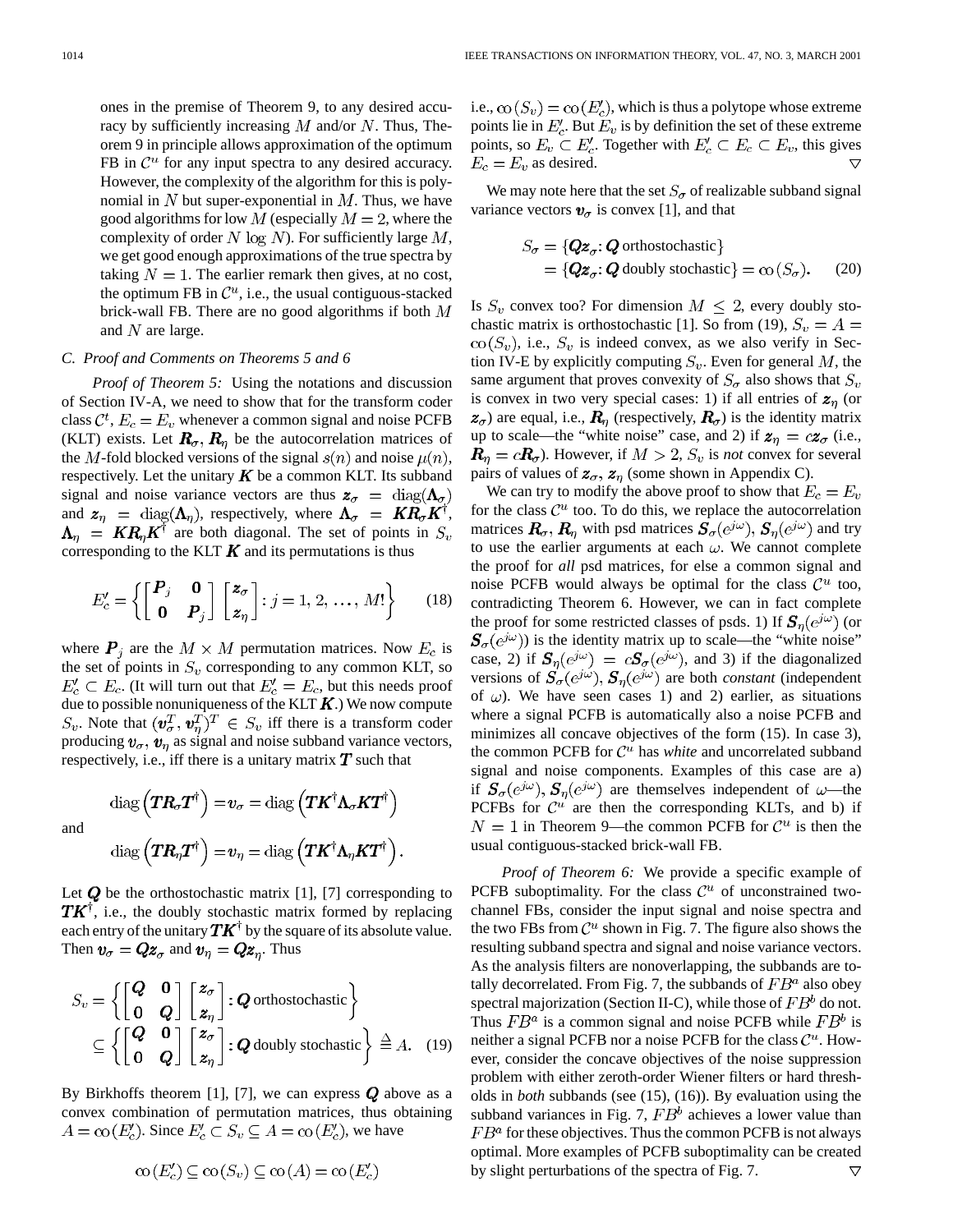

Fig. 7. Suboptimality of common unconstrained signal and noise PCFB.

The spectra in Fig. 7 are piecewise-constant and Theorem 9 can be applied to them (with  $M = N = 2$ ). This shows that one of the two FBs ( $FB^a$  and  $FB^b$ ) in Fig. 7 is optimum in  $\mathcal{C}^u$  for any concave minimization objective. Thus, in the example in the proof of Theorem 6, not only is  $FB^b$  better than the common signal and noise PCFB  $(FB^a)$ , but it is, in fact, the best possible two-channel (unconstrained orthonormal) FB.

# *D. Proof of Theorem 9*

Let  $H_i(e^{j\omega})$ ,  $i = 0, 1, ..., M-1$  be the analysis filters of a M-channel orthonormal FB (i.e., an FB from  $\mathcal{C}^u$ ). For  $i =$  $0, 1, \ldots, M-1$  and  $k = 0, 1, \ldots, MN-1$ , define

$$
f_{ik} \stackrel{\Delta}{=} \frac{N}{2\pi} \int_{\frac{2\pi k}{MN}}^{\frac{2\pi(k+1)}{MN}} \left| \mathbf{H}_i(e^{j\omega}) \right|^2 d\omega. \tag{21}
$$

Let the constant values of the input signal and noise psds and  $D_n(e^{j\omega})$  on the interval  $\left(\frac{2\pi k}{MN}, \frac{2\pi(k+1)}{MN}\right)$  be , respectively. Let  $\sigma_i^2$ ,  $\eta_i^2$ , respectively be the signal and noise variances in the  $i$ th subband. Then

$$
\sigma_i^2 = \frac{1}{2\pi} \int_0^{2\pi} \left| H_i(e^{j\omega}) \right|^2 D_{\sigma}(e^{j\omega}) d\omega = \frac{1}{N} \sum_{k=0}^{MN-1} f_{ik} a_k.
$$
\n(22)

Similarly

$$
\eta_i^2 = \frac{1}{N} \sum_{k=0}^{MN-1} f_{ik} b_k.
$$

Thus, all subband variances are linear functions of the  $f_{ik}$ . So the search space  $S_v$  (Section IV-A) is the image under a linear transformation of the set of all possible arrays  $f_{ik}$  corresponding to all FBs in  $\mathcal{C}^u$ . Hence, we now proceed to study this set. By FB orthonormality, from [19]

$$
\sum_{i=0}^{M-1} |H_i(e^{j\omega})|^2 = M \quad \text{(power complementarity), and} \quad (23)
$$
\n
$$
\sum_{k=0}^{M-1} |H_i\left(e^{j(\omega + \frac{2\pi k}{M})}\right)|^2 = M, \quad \text{for } i = 0, 1, \dots, M-1
$$
\n(Nyquist *(M)* constraint), hence (24)

$$
0 \le f_{ik} \le 1
$$
, for all *i*, *k* (for which  $f_{ik}$  is defined) (25)  
 $M-1$ 

$$
\sum_{i=0}^{k} f_{ik} = 1, \qquad \text{for all } k \tag{26}
$$

$$
\sum_{k=0}^{M-1} f_{i(l+Nk)} = 1, \text{ for all } i, \text{ for each } l = 0, 1, ..., N-1.
$$
 (27)

Here (25) follows from  $0 \leq |H_i(e^{j\omega})|^2 \leq M$  for all i,  $\omega$ (which follows from  $(23)$  or  $(24)$ ), while  $(26)$  and  $(27)$  follow from (23) and (24), respectively. Define the  $M \times M$  matrix  $\mathbf{G}^{(l)}$ to have entries  $g_{ik}^{(l)} = f_{i(l+Nk)}$  (where  $i, k \in \{0, 1, ..., M -$ 1}), for  $l = 0, 1, ..., N - 1$ . Then (25)–(27) are equivalent to the following:

$$
\mathbf{G}^{(l)}
$$
 is doubly stochastic for all  $l = 0, 1, ..., N - 1$ . (28)  
et  $\mathcal{G}$  be the collection of all ordered sets

Let  $G$  be the collection of all ordered sets corresponding to all FBs in  $\mathcal{C}^u$ . Instead of studying the set of all arrays  $f_{ik}$ , we can study  $\mathcal G$ (as  $S_v$  is also the image of G under a linear transform). Let  $\mathcal Q$  and  $\mathcal P$ , respectively, denote the sets of all  $M \times M$  doubly stochastic matrices and permutation matrices. From (28),  $\mathcal{G} \subset \mathcal{Q}^N \ (= \mathcal{Q} \times \mathcal{Q} \times \cdots \times \mathcal{Q}).$ 

*Claim:*  $\mathcal{G} = \mathcal{Q}^N$ , which (by Birkhoff's theorem [1], [7]) is a polytope with  $\mathcal{P}^N$  as its set of extreme points. Also, FBs in the set  $F$  (defined in stating Theorem 9) correspond directly (one-to-one) with points in  $\mathcal{P}^N$ .

Showing this claim will prove item 1) in the statement of Theorem 9. Recall that  $S_v$  is the image of G under a linear transform  $\mathcal{L}$ . So if  $\mathcal{G}$  is a polytope, so is  $S_v$ ; further, all its extreme points are images of some extreme points of  $G$  under  $\mathcal{L}$ . The claim above thus means that there is an FB in  $\mathcal F$  for every extreme point of  $S_v$ . The correspondence between F and  $\mathcal{P}^N$  also means that  ${\mathcal F}$  has

$$
|\mathcal{F}| = |\mathcal{P}^N| = |\mathcal{P}|^N = (M!)^N
$$

FBs (counting separately all permutations of each FB in  $\mathcal{F}$ —else we must divide the number by M!).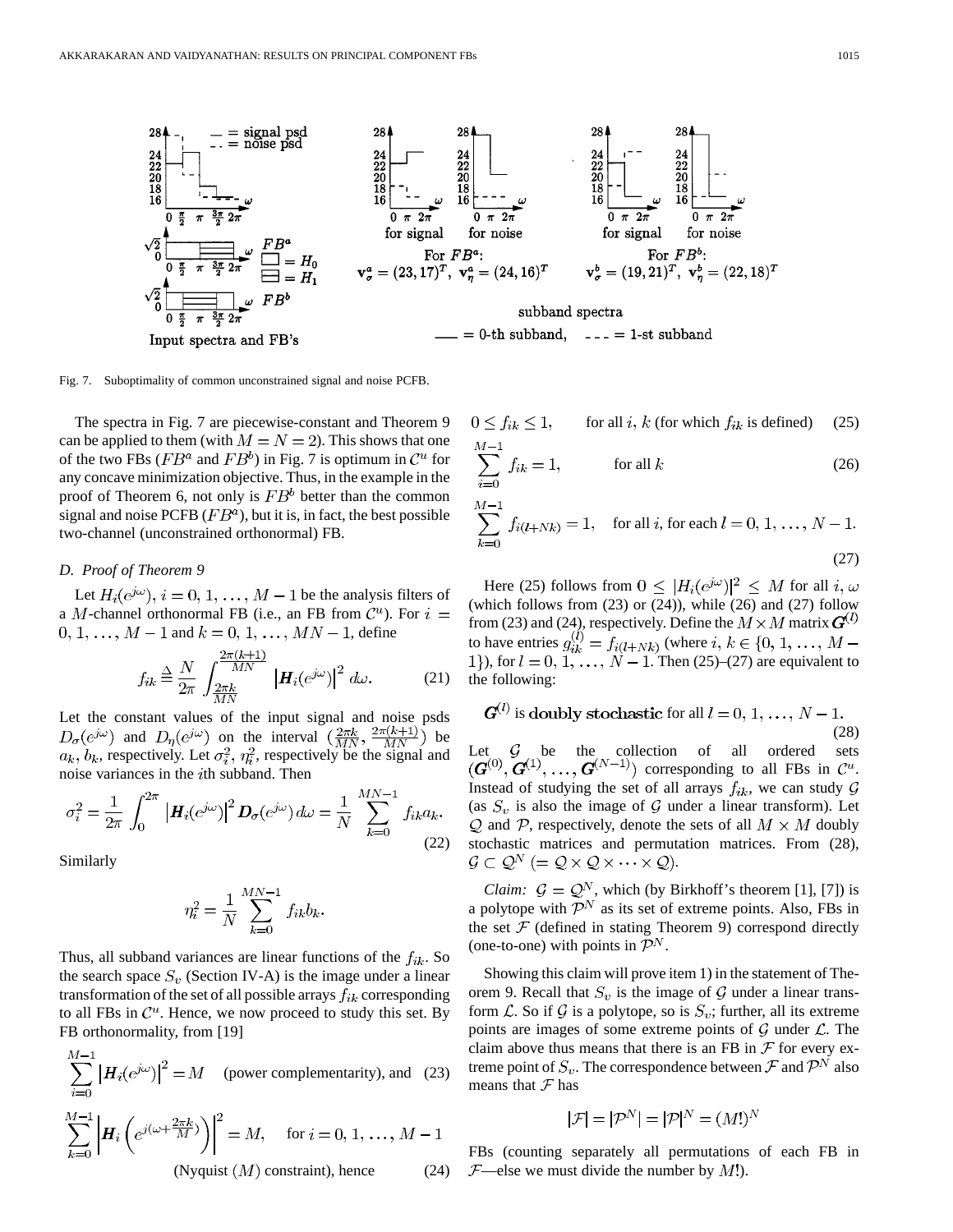*Proof of Claim:* We show that  $G = \mathcal{Q}^N$  by building a brick-wall FB in  $\mathcal{C}^u$  corresponding to any given

$$
\underline{\bm{G}} = (\bm{G}^{(0)}, \bm{G}^{(1)}, \ldots, \bm{G}^{(N-1)}) \in \mathcal{Q}^N.
$$

To do this, let  $\sigma_m$ ,  $m = 0, 1, ..., M! - 1$  be the M! permutation functions on the set  $\{0, 1, \ldots, M-1\}$ . Now there is a one-to-one correspondence between brick-wall FBs and functions  $\phi$  mapping each  $\omega \in [0, \frac{2\pi}{M})$  to one of the  $\sigma_m$ . This is described by the following construction of the analysis filters  $H_i(e^{j\omega}), i = 0, 1, ..., M-1$  of the FB given the function  $\phi$ : Let  $\omega \in [0, \frac{2\pi}{M})$  and  $\phi(\omega) = \sigma_m$ . Then

$$
H_{\sigma_m}(k)(e^{j(\omega + \frac{2\pi k}{M})}) = \sqrt{M}, \quad \text{for } k = 0, 1, \dots, M-1.
$$

In other words, the permutation  $\sigma_m = \phi(\omega)$  decides which of the M filter responses is nonzero at the M frequencies  $\omega + \frac{2\pi k}{M}$ . The construction ensures nonoverlapping alias-free  $(M)$  filter responses resulting in a valid FB in  $\mathcal{C}^u$ . Now for each let  $x_m^{(i)}$  be the fraction of length of the interval  $\left[\frac{2\pi l}{MN}, \frac{2\pi (l+1)}{MN}\right]$  that is mapped by  $\phi$  to  $\sigma_m$ , for . For a brick-wall FB,  $f_{ik}$  of (21) is the fraction of length of the interval  $\left[\frac{2\pi k}{MN}, \frac{2\pi (k+1)}{MN}\right)$  on which  $H_i(e^{j\omega})$  is nonzero (i.e.,  $=\sqrt{M}$ ). Thus, the chosen  $\phi$  yields an FB corresponding to the given  $\underline{G} \in \mathcal{Q}^N$  (i.e., given set of  $f_{ik}$  obeying (25)–(27)) iff for  $i, k = 0, 1, ..., M - 1$  and  $l = 0, 1, ..., N - 1$  we have

$$
\sum_{\text{all } m \text{ obeying } \sigma_m(k)=i} x_m^{(l)} = f_{i(l+Nk)} \left( \stackrel{\Delta}{=} g_{ik}^{(l)} \right). \tag{29}
$$

Thus, given  $\underline{G}$ , we must find  $x_m^{(t)} \in [0, 1]$  obeying (29). This is easy if  $\mathbf{G} \in \mathcal{P}^N$ . Here, for each l,  $\mathbf{G}^{(l)}$  (with entries  $g_{ik}^{(l)}$ ) is a permutation matrix, i.e., there is an  $m_*(l)$  such that  $g_{ik}^{(l)}$  is 1 if and 0 otherwise. We then simply set  $x_m^{(l)}$  to be 1 for  $m = m_*(l)$  and 0 for all other m. Note that this yields an FB in the set  $\mathcal F$  defined in stating Theorem 9. For a general  $\mathbf G \in$  $\mathcal{Q}^N$ , we use Birkhoff's theorem to write  $\mathbf{G}^{(l)} \in \mathcal{Q}$  as a convex combination of elements of  $P$ . The same convex combination of the solution vectors  $(x_0^{(i)}, x_1^{(i)}, \ldots, x_{M-1}^{(i)})$  corresponding to each element of  $P$  yields the corresponding solution vector for  $\mathbf{G}^{(l)}$ . Repeating the process for  $l = 0, 1, ..., N - 1$  completes the solution. This shows that  $\mathcal{G} = \mathcal{Q}^N$ , a polytope with  $\mathcal{P}^N$ as its set of extreme points. The proof has also associated to each of these extreme points a unique FB in  $F$ . Conversely, for any FB in  $\mathcal{F}$ , the  $f_{ik}$  of (21), and hence all entries of the doubly stochastic matrices  $\mathbf{G}^{(l)}$ , are either 0 or 1. Hence, the corresponding point in  $\mathcal G$  is in  $\mathcal P^N$ . This proves the one-to-one correspondence between  $\mathcal F$  and  $\mathcal P^N$ . ▽

*Proof of Item 2) of Theorem 9 Statement:* By (22), the map  $\mathcal L$  from

$$
\underline{\pmb{G}}=(\pmb{G}^{(0)},\pmb{G}^{(1)},\ldots,\pmb{G}^{(N-1)})\in\mathcal{G}
$$

to the corresponding point in  $S_v$  is given by

$$
\mathcal{L}(\mathbf{G}) = \sum_{l=0}^{N-1} \left( \begin{matrix} \mathbf{G}^{(l)} \boldsymbol{a}^{(l)} \\ \mathbf{G}^{(l)} \boldsymbol{b}^{(l)} \end{matrix} \right)
$$

where

$$
\mathbf{a}^{(l)} = (a_l, a_{l+N}, \dots, a_{l+(M-1)N})^T / N
$$

$$
\mathbf{b}^{(l)} = (b_l, b_{l+N}, \dots, b_{l+(M-1)N})^T / N.
$$

For any fixed  $l = 0, 1, ..., N - 1$ , as  $G^{(l)}$  can be any element of Q, the set of possible values of  $\begin{pmatrix} G^{(i)} \mathbf{a}^{(i)} \\ G^{(i)} \mathbf{b}^{(i)} \end{pmatrix}$  is itself a polytope  $T^{(l)}$ . It lies on a  $2M-2$  dimensional hyperplane in  $\mathcal{R}^{2M}$ , and its extreme points correspond to the M! possible choices of  $\mathbf{G}^{(l)}$   $\in$  $P.$  Thus

$$
S_v = \left\{ \sum_{l=0}^{N-1} \bm{x}^{(l)} | \bm{x}^{(l)} \in T^{(l)} \right\}
$$

which is known as the *Minkowski sum* of the polytopes  $T^{(l)}$ . Minkowski sums have been well studied in computational geometry [6], [15], e.g., in context of robot motion planning algorithms in two and three dimensions [15]. Gritzmann and Sturmfels [6, Theorem 2.1.10, Corollary 2.1.11] bound the number of extreme points of the Minkowski sum of  $k$  polytopes of dimension  $d$  with not more than  $p$  extreme points each. In [6, Theorem 2.3.7′, Proposition 2.3.9], with their proofs, they outline algorithms to find the extreme points of this Minkowski sum, thus bounding the number of arithmetic operations needed for the same. Applying these bounds with  $k = N$ ,  $d = 2M - 2$ , and  $p = M!$  yields item 2) of the statement of Theorem 9.  $\nabla$ 

Note that like  $S_v$ , the set  $S_\sigma$  of realizable signal subband variance vectors is also the image of  $G$  under a linear map  $\mathcal{L}_{\sigma}$  given by

$$
\mathcal{L}_{\sigma}(\underline{\boldsymbol{G}})=\sum_{l=0}^{N-1}\boldsymbol{G}^{(l)}\boldsymbol{a}^{(l)}.
$$

However, while G has  $(M!)^N$  extreme points (i.e., points in ), and  $S_v$  has  $|E_v| \le K_M N^{2M-3}$  of them, we know from [1] that  $S_{\sigma}$  has at most M! of them—its extreme points are the permutations of the signal PCFB subband variance vector  $v_*$ . Indeed, here  $v_* = \mathcal{L}_{\sigma}(\mathbf{G})$  when each  $\mathbf{G}^{(l)}$  is a permutation matrix rearranging the entries of  $a^{(l)}$  in decreasing order. It is not hard to see (by definition of majorization) that  $v_*$  majorizes all points  $\mathcal{L}_{\sigma}(\mathbf{G})$  for  $\mathbf{G} \in \mathcal{P}^N$  (i.e., for all choices of  $\mathbf{G}$  as extreme points of  $G$ ). Hence [1], all these points are some convex combinations of the permutations of  $v_{\ast}$ . Thus, these permutations are the only extreme points of  $S_{\sigma}$ . Note that  $S_{\sigma}$  too is expressible as a Minkowski sum of polytopes  $T_{\sigma}^{(t)}$ , where  $T_{\sigma}^{(t)}$  is the set of all permutations of  $a^{(l)}$ . Using [6] to bound the number of extreme points of  $S_{\sigma}$  gives a bound that grows with both M and  $N$ , whereas the true number is independent of  $N$ . The tightening of the bound of [6] has been achieved by exploiting the special structure of the summand polytopes  $T_{\sigma}^{(l)}$ . The summands  $T^{(l)}$  of  $S_v$  also have a special structure (different from that of the  $T_{\sigma}^{(l)}$ ), but it is not clear whether the bound on  $|E_v|$  can be similarly tightened using this structure.

# *E. Study of for Two-Channel Transform Coders*

This subsection explicitly computes for the class  $\mathcal{C}^t$  of twochannel transform coders, the set  $S_v \subset \mathcal{R}^4$  of all realizable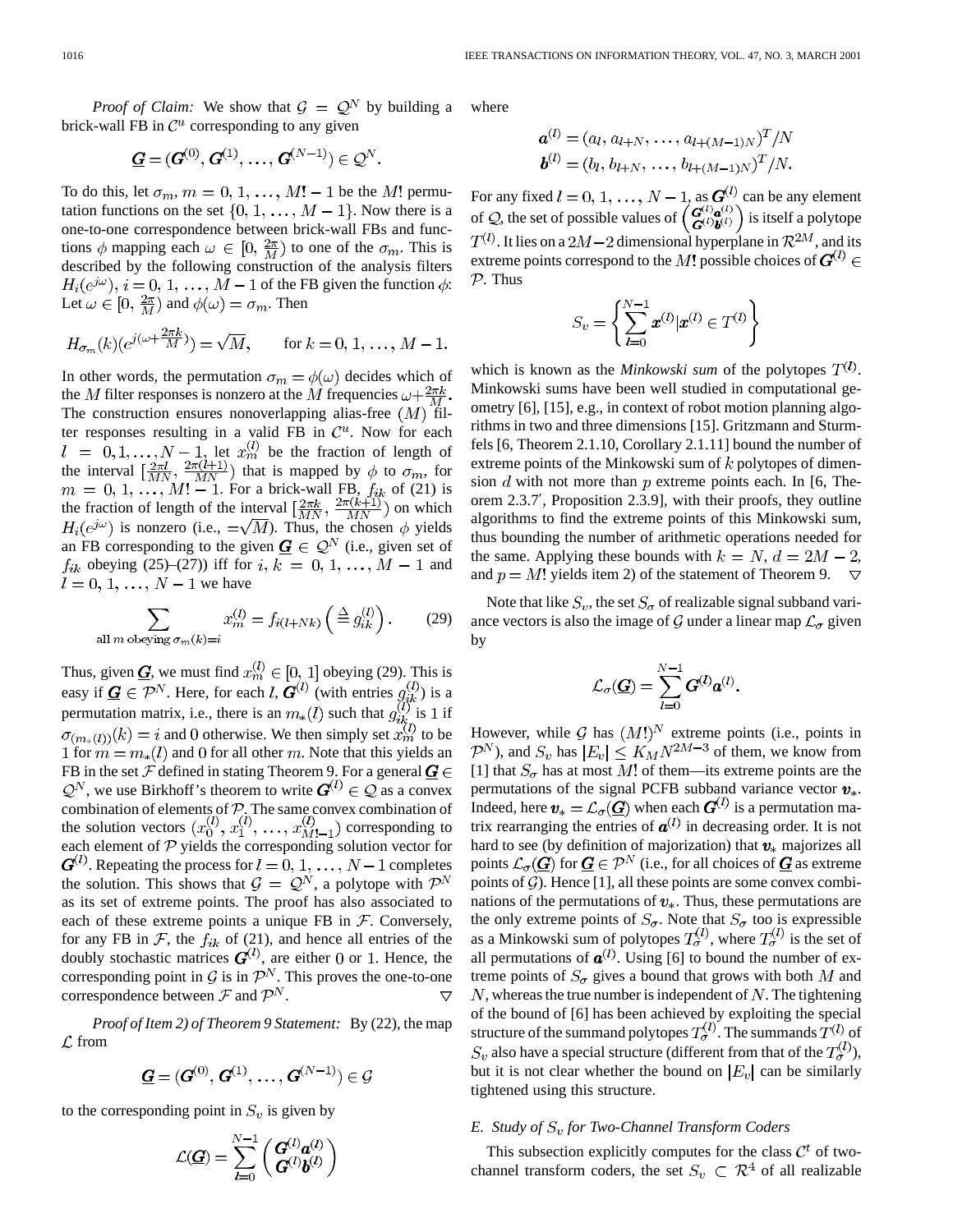

 $\begin{bmatrix} \bullet & \bullet \\ \bullet & \bullet \end{bmatrix}$  = search space for which common PCFB exists (\*), but is not always optimal.

Fig. 8. Search space  $S_{\sigma\eta}$  for two-channel transform coders.

pairs of subband signal and noise variance vectors  $(\sigma_0^2, \sigma_1^2)^T$ and  $(\eta_0^2, \eta_1^2)^T$ , respectively. Since

$$
\sigma_0^2 + \sigma_1^2 = k_\sigma
$$
 and  $\eta_0^2 + \eta_1^2 = k_\eta$  (30)

are constants (independent of choice of FB from  $\mathcal{C}^t$ ), it is enough to study instead the set  $S_{\sigma\eta} \subset \mathbb{R}^2$  of all realizable pairs  $(\sigma_0^2, \eta_0^2)^T$ . Unlike  $S_v$ , the set  $S_{\sigma\eta}$  can be plotted, and (30) directly relates the properties of  $S_v$  and  $S_{\sigma\eta}$ . For example,  $S_v$ is convex iff  $S_{\sigma\eta}$  is convex, there is an obvious correspondence between the extreme points of the sets  $\text{co}(S_v)$  and  $\text{co}(S_{\sigma\eta})$ , and the permutation symmetry of  $S_v$  is equivalently restated as

$$
(\sigma_0^2, \eta_0^2)^T \in S_{\sigma\eta} \Rightarrow (k_\sigma - \sigma_0^2, k_\eta - \eta_0^2)^T \in S_{\sigma\eta}.
$$

The result of computation of  $S_{\sigma\eta}$  is summarized as follows.

*Theorem 10–Search Space for Two-Channel Transform Coders:* Consider the class  $\mathcal{C}^t$  of two-channel transform coders, and the associated set  $S_{\sigma\eta} \subset \mathbb{R}^2$  defined above. If a common signal and noise PCFB (KLT) exists for  $\mathcal{C}^t$ , then  $S_{\sigma\eta}$ is a *line segment* whose endpoints correspond to the common PCFB. Otherwise, it is an *elliptical disk*.  $\Box$ 

*Discussion:* When a common KLT exists,  $\cos(S_{\sigma\eta})$ , and hence  $co(S_v)$ , is a polytope  $(co(S_{\sigma\eta})$  is a one-dimensional polytope, i.e., a line segment). Further, the extreme points of the polytope are precisely the points corresponding to the common KLT. This corroborates for two-channel FBs, the result  $E_c = E_v$  proved in Section IV-C for any transform coder class with a common signal and noise KLT. Recall (from Section IV-A) that this result was the key to the optimality of the common KLT (Theorem 5). Also note that  $S_{\sigma\eta} = \text{co}(S_{\sigma\eta})$ , i.e.,  $S_{\sigma n}$  is convex, and hence so is  $S_{\nu}$ . This also was independently proved earlier for *two-channel* transform coders, though it does not always hold with more than two channels (Section IV-C).

If there is no common KLT,  $S_{\sigma\eta}$  is an elliptical disk—a compact convex set whose extreme points are the points on its elliptical boundary. Thus,  $S_v$  is a compact convex set with infinitely many extreme points. The minima over  $S_v$  of different concave objectives are at different extreme points. Fig. 8 shows a plot of  $S_{\sigma\eta}$ ; the parameters a, b, c, etc., are constants depending on the input spectra (defined shortly). The individual signal and noise KLTs are extreme points of  $S_{\sigma\eta}$ —respectively, the points at which the vertical and horizontal tangents to the disc  $S_{\sigma\eta}$  touch it. This verifies a general fact. The individual signal PCFB for any class of FBs corresponds to boundary points of  $\text{co}(S_v)$ , and further, if it uniquely defines the subband noise variance vector, it actually corresponds to an extreme point of  $\text{co}(S_v)$ . However, the individual signal and noise KLTs need not be optimum: Fig. 8 shows that different concave objectives yield different minima, all lying on the disc boundary. The figure also shows contrived examples of FB classes for which common signal and noise PCFBs exist but do not minimize all concave objectives. The classes are defined as sets of all FBs in  $\mathcal{C}^t$  whose variance pairs  $(\sigma_0^2, \eta_0^2)^T$  lie in well-chosen subsets of  $S_{\sigma\eta}$ , marked as dotted areas in the figure. Note that these subsets obey the required permutation symmetry property. These examples are artificial, due to the choice of these subsets, and also because the FB class definition depends on the input spectra.

*Proof of Theorem 10:* Let the input signal and noise autocorrelation matrices  $\mathbf{R}_{\sigma}$ ,  $\mathbf{R}_{\eta}$ , and a general element  $\mathbf{T} \in \mathcal{C}^t$ (i.e., a general  $2 \times 2$  unitary matrix), respectively, be given by

$$
\mathbf{R}_{\sigma} = \begin{bmatrix} a & b \\ b^* & c \end{bmatrix} \qquad \mathbf{R}_{\eta} = \begin{bmatrix} \lambda_1 & 0 \\ 0 & \lambda_2 \end{bmatrix}
$$

$$
\mathbf{T} = \begin{bmatrix} \cos(\theta) & \sin(\theta)e^{-j\phi} \\ \sin(\theta)e^{j\phi} & -\cos(\theta) \end{bmatrix}.
$$
(31)

Here  $a, c, \lambda_1, \lambda_2 \geq 0$ , and  $ac \geq |b|^2$  as  $\mathbf{R}_{\sigma}, \mathbf{R}_{\eta}$  are positive semidefinite. By initially passing the noisy input through the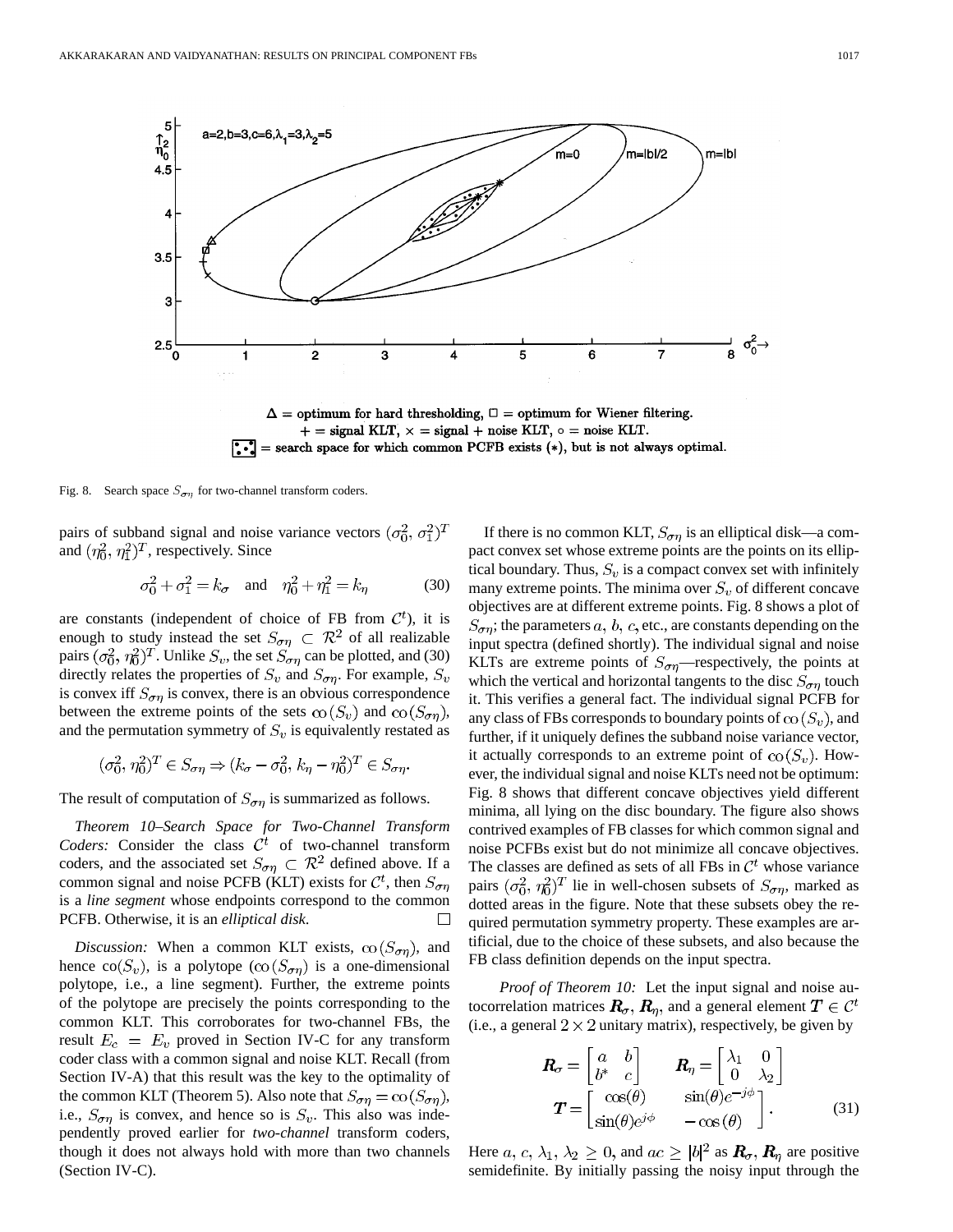KLT for the noise,  $R_{\eta}$  can be assumed diagonal without loss of generality. A common signal and noise KLT exists iff one (or both) of the following hold: 1)  $\mathbf{R}_{\sigma}$  is diagonal too, i.e.,  $b = 0$ , or 2)  $\mathbf{R}_n$  is the identity matrix up to scale (so that any unitary matrix diagonalizes it), i.e.,  $\lambda_1 = \lambda_2$  (e.g., this happens with white input noise). Also in (31),  $\theta$ ,  $\phi \in [0, 2\pi)$ , and the unitary  $T$  is fully general up to multiplication by a *diagonal* unitary matrix, which does not affect its subband variances. By direct computation, the subband signal and noise variance vectors  $(\sigma_0^2, \sigma_1^2)^T = \text{diag}(\boldsymbol{TR}_{\sigma}\boldsymbol{T}^{\dagger})$  and  $(\eta_0^2, \eta_1^2)^T = \text{diag}(\boldsymbol{TR}_{\eta}\boldsymbol{T}^{\dagger}),$ respectively, are

$$
\begin{pmatrix}\n\sigma_0^2 \\
\sigma_1^2\n\end{pmatrix} = \begin{pmatrix}\na\cos^2(\theta) + c\sin^2(\theta) + \sin(2\theta)\text{Re}(be^{j\phi}) \\
a\sin^2(\theta) + c\cos^2(\theta) - \sin(2\theta)\text{Re}(be^{j\phi})\n\end{pmatrix}
$$
\n
$$
\begin{pmatrix}\n\eta_0^2 \\
\eta_1^2\n\end{pmatrix} = \begin{pmatrix}\n\lambda_1\cos^2(\theta) + \lambda_2\sin^2(\theta) \\
\lambda_1\sin^2(\theta) + \lambda_2\cos^2(\theta)\n\end{pmatrix}.
$$
\n(32)

Note that **T** is the signal KLT iff  $be^{j\phi}$  is real (i.e.,  $\text{Re}(be^{j\phi})$ ) is maximized) and the choice of  $\theta$  then maximizes (or minimizes)  $\sigma_0^2$ . Of course, **T** is the noise KLT iff it is diagonal or antidiagonal, i.e., iff  $\cos(\theta)\sin(\theta) = 0$ .

From (32),  $S_{\sigma\eta}$  is the set of all  $(\sigma_0^2, \eta_0^2)^T$  satisfying for some  $\theta$ ,  $\phi$ , the equation

$$
\begin{pmatrix}\n\sigma_0^2 \\
\eta_0^2\n\end{pmatrix} - \boldsymbol{e} = \boldsymbol{A}_{\phi} \begin{pmatrix}\n\cos(2\theta) \\
\sin(2\theta)\n\end{pmatrix},
$$
\nwhere  $\boldsymbol{A}_{\phi} = \frac{1}{2} \begin{bmatrix} a-c & 2\text{Re}(be^{j\phi}) \\
\lambda_1 - \lambda_2 & 0\n\end{bmatrix}$ ,  $\boldsymbol{e} = \frac{1}{2} \begin{pmatrix} a+c \\
\lambda_1 + \lambda_2 \end{pmatrix}$ . (33)

For each fixed  $\phi$ , let  $\mathcal{I}_{\phi}$  be the set of vectors in  $\mathcal{R}^2$  given by the right side as  $\theta$  varies. Then,  $S_{\sigma\eta}$  is the union of these sets  $\mathcal{I}_{\phi}$ as  $\phi$  varies, with origin shifted to  $e$ . As  $e$  is constant, it suffices to prove Theorem 10 replacing  $S_{\sigma\eta}$  by the union  $\bigcup_{\phi} \mathcal{I}_{\phi}$ . From (33),  $\mathcal{I}_{\phi}$  is the image of the unit circle under a linear map  $A_{\phi}$ . So  $\mathcal{I}_{\phi}$  is a line segment with midpoint at the origin if  $A_{\phi}$  is singular, and an ellipse centered at the origin otherwise. Suppose a common signal and noise KLT exists, i.e.,  $\lambda_1 = \lambda_2$  or  $b = 0$ (or both). Then  $A_{\phi}$  is singular for all  $\phi$ . If  $\lambda_1 = \lambda_2$ ,  $\mathcal{I}_{\phi}$  is horizontal, while if  $b = 0$ , it lies along the line  $(\lambda_1 - \lambda_2)x =$  $(a-c)y$ , for all  $\phi$ . So, in either case,  $\bigcup_{\phi} \mathcal{I}_{\phi}$  is a line segment with midpoint at the origin. Its endpoints correspond to extremum (maximum or minimum) values of both  $\sigma_0^2$  and  $\eta_0^2$ , i.e., to the common KLT.

Now suppose a common signal and noise KLT does not exist. Then,  $\mathcal{I}_{\phi}$  is an ellipse centered at the origin for general  $\phi$ . It degenerates into a line segment for exactly two values of  $\phi$  in  $[0, 2\pi)$  at which  $\text{Re}(be^{j\phi}) = 0$ , i.e.,  $\mathbf{A}_{\phi}$  is singular. To compute  $\bigcup_{\phi} \mathcal{I}_{\phi}$ , we write (using (33)) the nonparametric equation of the ellipse  $\mathcal{I}_{\phi}$ 

$$
\left(\frac{x - \left(\frac{a - c}{\lambda_1 - \lambda_2}\right)y}{m}\right)^2 + \left(\frac{2y}{\lambda_1 - \lambda_2}\right)^2 = 1,
$$
\nwhere  $m = \text{Re}(be^{j\phi})$  and  $\begin{pmatrix} x \\ y \end{pmatrix} = \begin{pmatrix} \sigma_0^2 \\ \eta_0^2 \end{pmatrix} - e.$  (34)

This shows that 1) the ellipses for  $+m$  and  $-m$  are the same, 2) the ellipse for  $m_1 \ge 0$  lies inside that for  $m_2 > m_1$ , and 3) for every point in the interior of the ellipse for  $m_2 > 0$  there is another ellipse for  $m_1 \geq 0$  (for some  $m_1 < m_2$ ) passing through it (the "ellipse" for  $m = 0$  is the line segment  $x =$  $\frac{a-c}{\lambda_1-\lambda_2}y$  with endpoints having  $y=\pm |\lambda_1-\lambda_2|/2$ . Since the range of values of m is  $[-|b|, |b|]$ , we conclude that  $\bigcup_{\phi} \mathcal{I}_{\phi}$  is an elliptical disc whose boundary is the ellipse corresponding to  $m = |b|$ .

For the present example, with certain concave objectives of the form (15), it is easy to explicitly compute the optimum FB  $T$ of (31), by inserting the variances of (32) into the objective and analytically optimizing  $\theta$  and  $\phi$ . For example, it can be done for noise suppression using constant multipliers in both subbands (see (16)). This will verify that the optimum FB indeed corresponds to a boundary point of  $S_{\sigma\eta}$ , and further that the common signal and noise KLT if it exists is indeed optimum.

# V. CONCLUSION

We have extended the study of principal component FBs [1] in many ways. A central theme in our analysis is to study the geometry of the relevant search spaces of realizable subband variances, and to exploit concavity of the minimization objective on these spaces. However, many interesting issues are still unresolved.

An important question is whether there are any useful classes of FBs for which PCFBs exist for all (or large families of) input spectra. Indeed, it seems possible that the two-channel, the transform coder, and the unconstrained classes may be the only such classes (ruling out contrived situations where the class definition depends on the input spectrum). However, this has not been proved. Analytical study of PCFB existence and FB optimization for classes of FIR FBs has proven to be very complicated. The problem stated in most general form is as follows. Given a class of orthonormal FBs, find all input spectra for which a PCFB exists.

Regarding the FIR classes, we could reach a partial solution by solving the following problem. Find a family of input spectra for which there is no PCFB for some general FIR class, say that of all FBs with a given bound  $N$  on the McMillan degree or order of the polyphase matrix. At present, a few such results are known for specific low values of the bound  $N$ , for isolated input spectra [13], [11]. Even in these cases, the proofs of PCFB nonexistence need numerical optimizations. Further, one of these, from [11], is suspect due to the assumption that the FB maximizing its largest subband variance must contain an FIR compaction filter. Some insight may possibly be obtained by analytical computation of the search spaces for simple examples of these classes (e.g., the class of all three-channel FIR FBs with polyphase matrices of McMillan degree unity).

Another area of open issues involves biorthogonal FBs. The compression and noise reduction systems of this paper remain well-defined if the FB used is biorthogonal rather than orthonormal; however, the FB optimization objective no longer depends purely on the subband variances. We have seen certain cases where the best orthonormal FB is also the best biorthogonal one. For example, the KLT is not only the best orthogonal transform but also the best memoryless biorthogonal one for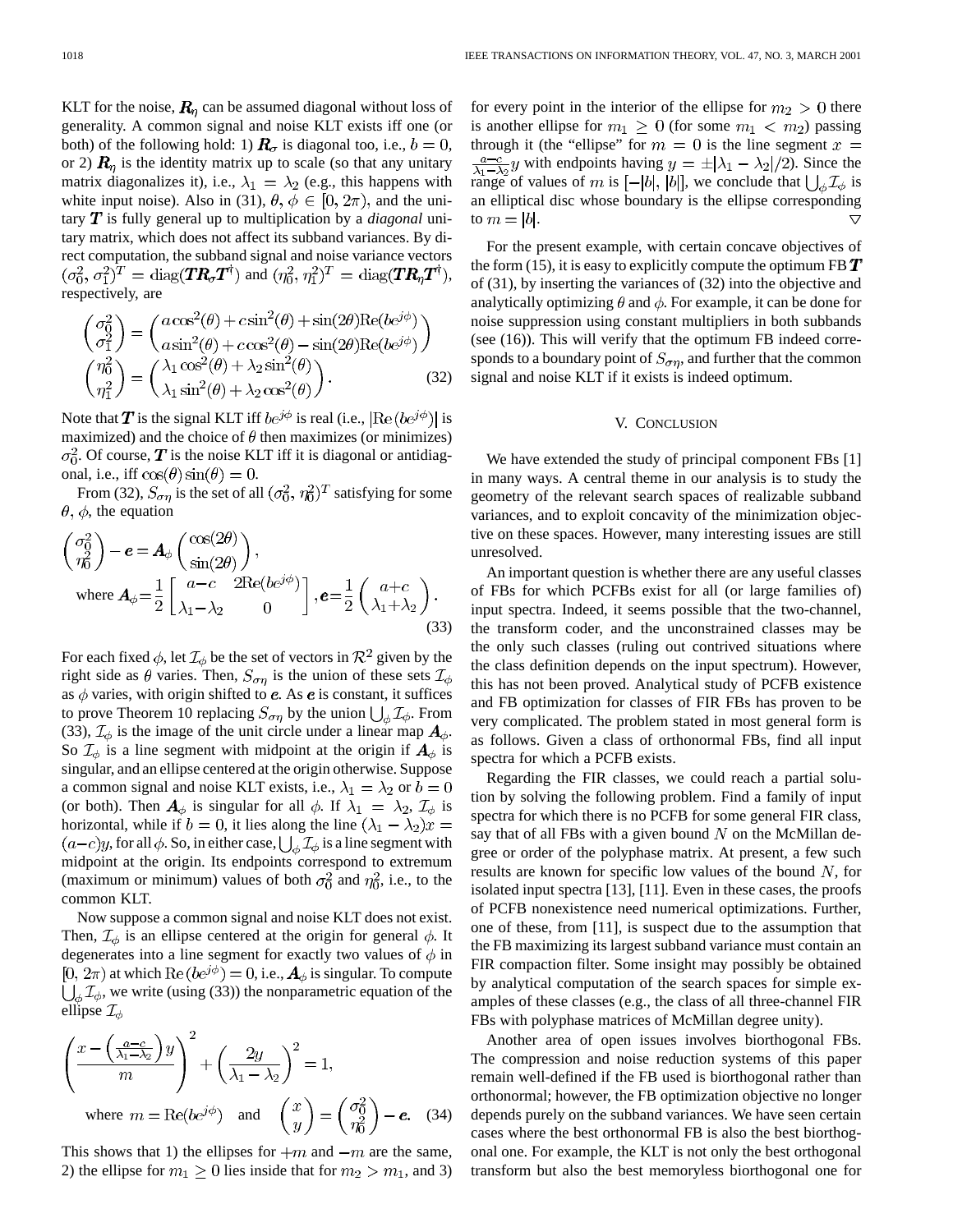both the high bitrate coding problem with optimal bit allocation and for noise reduction with Wiener filters in all subbands. However, it is not known whether this is true with other subband operations, e.g., low bit-rate coding and noise reduction by hard thresholds. For the unconstrained biorthogonal FB class, even for the high bit-rate coding problem the best FB was known only in certain cases [21] until recently when [14] has claimed a full solution.

With regard to noise suppression, we have considered only Wiener filters of order  $N = 0$  in the subbands. If  $N > 0$ , the objective depends not only on the subband variances but also on other coefficients in the autocorrelation sequences of the subband processes. In this case, analytical results on the optimum FB are not known. The performance gain due to increasing the order of the subband Wiener filters could instead be obtained by using an FB with more channels, however, the exact nature of this tradeoff is not known.

# APPENDIX A COMPACTNESS OF SEARCH SPACE

Here we justify the assumption of Section III-B that the search space  $S$  is compact, i.e., closed and bounded. (In fact, we already know [1] that it is bounded.) Many FB classes  $C$  are parameterized by a vector of real numbers, that is free to take any values in a set  $P$  which may be called the parameter space. It often happens that  $P$  is compact, and that for any bounded nonimpulsive input spectrum, there is a continuous function mapping parameter vectors (from  $P$ ) to the subband variance vectors (in  $S$ ) produced by the corresponding FB. Thus,  $S$ is the continuous image of the compact set  $P$ , and is hence compact. This reasoning works, for example, when  $\mathcal C$  is the set of all FIR orthonormal  $M$ -channel FBs with a given McMillan degree. Here,  $C$  is parameterized by a finite set of unit norm vectors in  $\mathcal{R}^M$  and a unitary matrix [19]. Thus, P is compact, being the Cartesian product of finitely many sphere surfaces in  $\mathcal{R}^M$  and the set of  $M \times M$  unitary matrices.

# APPENDIX B

CONCAVITY PROOFS FOR SOME FUNCTIONS IN THE PAPER

 $f(\mathbf{v}) = -d(\mathbf{v}, P)$  (*Section III-D*): Continuity of f follows from that of the norm. To show concavity of  $f$ , we must show that

$$
d(\mathbf{z}, P) \le \alpha d(\mathbf{x}, P) + (1 - \alpha)d(\mathbf{y}, P)
$$

where  $\mathbf{z} = \alpha \mathbf{x} + (1 - \alpha) \mathbf{y}$ , for  $0 \le \alpha \le 1$ ,  $\mathbf{x}, \mathbf{y} \in \mathcal{R}^M$ . Let  $a, b$  be the points in P that are closest to x and y, respectively. (They exist because  $P$  is compact.) Thus

$$
\alpha d(\mathbf{x}, P) + (1 - \alpha)d(\mathbf{y}, P)
$$
  
=  $\alpha ||\mathbf{x} - \mathbf{a}|| + (1 - \alpha)||\mathbf{y} - \mathbf{b}||$   
 $\ge ||\alpha(\mathbf{x} - \mathbf{a}) + (1 - \alpha)(\mathbf{y} - \mathbf{b})|| = ||\mathbf{z} - \mathbf{c}||$ 

where  $\mathbf{c} = \alpha \mathbf{a} + (1 - \alpha) \mathbf{b} \in P$  since P is convex. Thus  $||\mathbf{z} - \mathbf{c}|| \ge$  $d(z, P)$ , which completes the proof.

*Functions of (16):* Linear functions and the minimum of concave functions are concave [16], so

$$
f_i(x, y) = |1 - k_i|^2 x + |k_i|^2 y
$$

and

$$
f_i(x, y) = \min(x, y)
$$

are concave on  $\mathcal{R}^2$ . For  $f_i(x, y) = \frac{xy}{x+y}$ , we need to show that  $\sim$   $\sim$ 

$$
\frac{[\alpha x + (1 - \alpha)a][\alpha y + (1 - \alpha)b]}{\alpha x + (1 - \alpha)a + \alpha y + (1 - \alpha)b} \ge \alpha \left(\frac{xy}{x + y}\right) + (1 - \alpha) \left(\frac{ab}{a + b}\right), \text{ when } 0 \le \alpha \le 1.
$$
\n(35)

If  $x, y, a, b \ge 0$ , by cross-multiplying and defining  $L =$  $\alpha^2 xy + (1 - \alpha)^2 ab$ , this is equivalent to proving that

$$
[L + \alpha(1 - \alpha)(xb + ya)](x + y)(a + b)
$$
  
\n
$$
\geq [\alpha xy(a + b) + (1 - \alpha)ab(x + y)]
$$
  
\n
$$
\cdot [\alpha(x + y) + (1 - \alpha)(a + b)].
$$

The right side is

$$
L(x + y)(a + b) + \alpha(1 - \alpha)[ab(x + y)^{2} + xy(a + b)^{2}]
$$

hence as  $\alpha \in [0, 1]$ , it suffices to show that

$$
(xb+ya)(x+y)(a+b) \ge ab(x+y)^2 + xy(a+b)^2
$$

i.e. (expanding and simplifying) that

$$
x^{2}b^{2} + y^{2}a^{2} - 2xyab = (xb - ya)^{2} \ge 0
$$

which is true. Thus  $f_i(x, y) = \frac{xy}{x+y}$  arising in colored noise reduction (see (16)) is concave on  $\mathcal{R}_+^2$ . However, it is not *strictly* concave as equality holds in (35) when  $xb = ya$ . Note that fixing x (or y) in  $f_i(x, y)$  yields univariate functions that appear in white noise reduction and are *strictly* concave on  $\mathcal{R}_+$  [1].

# APPENDIX C

NONCONVEXITY OF SEARCH SPACE  $S_v$  (Section IV-C)

For  $M = 3$ , let

$$
\pmb{Q}_* = \begin{bmatrix} 0.5 & 0.5 & 0 \\ 0.5 & 0 & 0.5 \\ 0 & 0.5 & 0.5 \end{bmatrix}
$$

which is doubly stochastic but not orthostochastic [1]. Let  $z_{\sigma} =$  $(a, b, c)^T$ ,  $z_\eta = (k, 0, 0)^T$  where  $k(b - c) \neq 0$ . By (19)

$$
\boldsymbol{v}_{*} \stackrel{\Delta}{=} \begin{bmatrix} \boldsymbol{Q}_{*} & \boldsymbol{0} \\ \boldsymbol{0} & \boldsymbol{Q}_{*} \end{bmatrix} \begin{bmatrix} \boldsymbol{z}_{\sigma} \\ \boldsymbol{z}_{\eta} \end{bmatrix} = \begin{bmatrix} \boldsymbol{v}_{\sigma} \\ \boldsymbol{v}_{\eta} \end{bmatrix} \in A = \text{co}(S_{v}),
$$

where  $v_{\sigma} = 0.5(a+b, a+c, b+c)^{T}$ ,  $v_{\eta} = k(0.5, 0.5, 0)^{T}$ . Now  $v_* \in S_v$  iff  $Qz_\sigma = v_\sigma$  and  $Qz_\eta = v_\eta$  for some orthostochastic  $Q$ ; but it can be verified that a doubly stochastic Q satisfies these equations iff  $Q = Q_*$  which is not orthostochastic. So  $v_* \notin S_v$ , proving that  $S_v$  is not convex. A somewhat more restricted class of pairs  $\mathbf{z}_{\sigma} = (a, 0, \ldots, 0)^{T}$ ,  $\mathbf{z}_{\eta} =$  $(0, b, 0, \ldots, 0)^T$  (with  $ab \neq 0$ ) also produces nonconvex  $S_v$